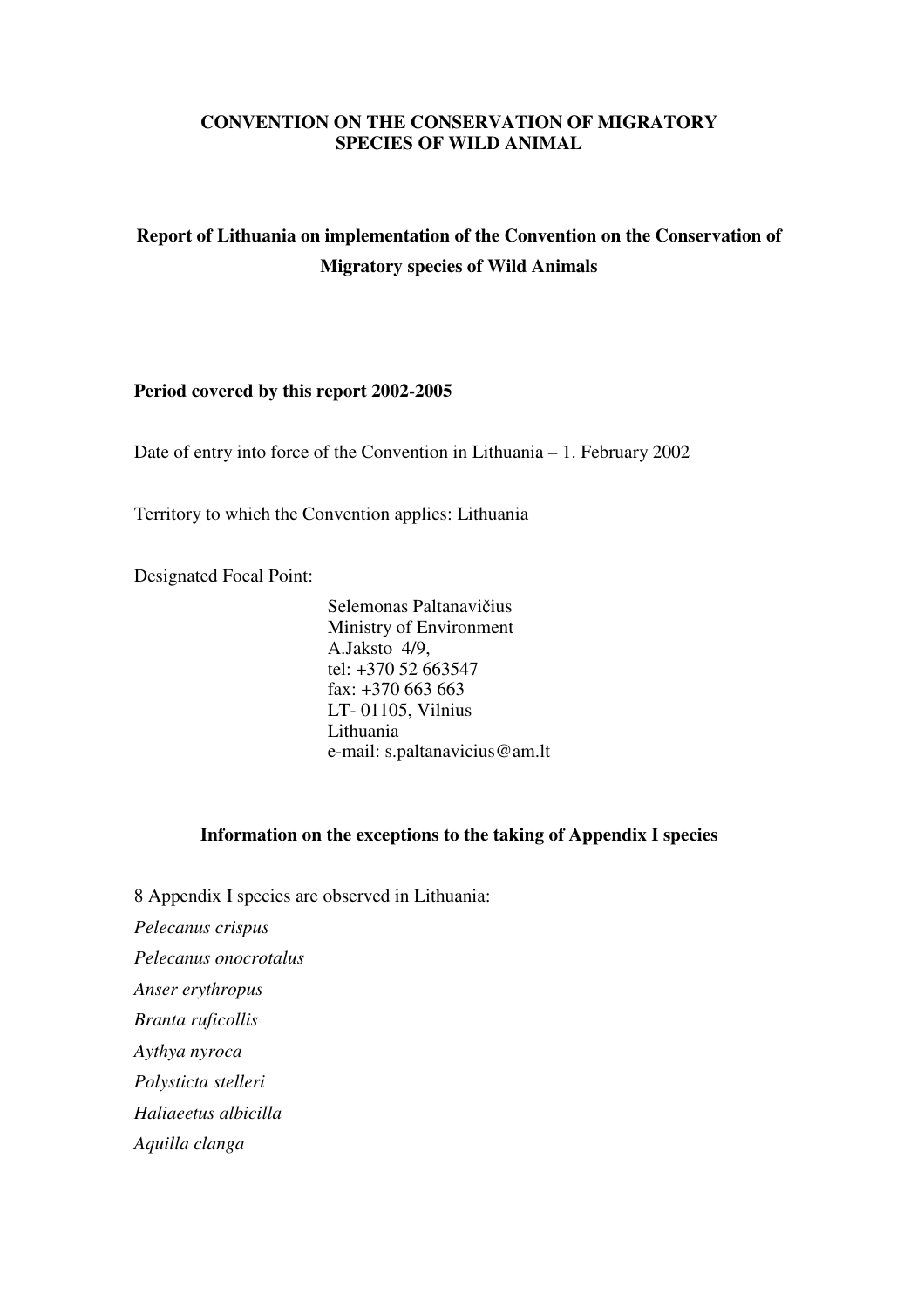Two of these species are breeding in Lithuania:

Population of *Haliaeetus albicilla* is about 40 breeding pairs and the population is increasing.

Population of *Aythia nyroca* is estimated about 5-20 pairs. Breeding is sporadic.

There is no data about the breeding cases of *Aquila clanga* during the last 85 years.

*Anser erythropus* and *Branta ruficollis* are migrating species which are observed in single cases every year.

Every year up to 2300 individuals of *Polystica stelleri* are wintering in Baltic Sea near to the Lithuanian coast. It is observed that wintering number of individuals is declining.

*Pelecanus crispus* and *Pelecanus onocrotalus* are occasionally observed in Lithuania and these species are not characteristic species to Lithuania.

These bird species are protected in Lithuania, their habitats and resting places in migration time are declared as protected areas. No exceptions are planned and applied to the use of these species and their habitats in Lithuania.

#### **Development of CMS Agreements**

Lithuania has ratified these CMS Agreements:

- 1. The Agreement on the Conservation of Bats in Europe ( April, 2004).
- 2. The Agreement on the Conservation of African-Eurasian Migratory Waterbirds (November, 2004).
- 3. The Agreement on the Conservation of Small Cetaceans of the Baltic and North Seas (April, 2005). Since 1999 Lithuanian representatives are participating in the Meetings of the Advisory Group of ASCOBANS.

During the last 10 years there were observed 4 individuals of Common Porpoises in the territorial waters of Lithuania what shows the potential distribution of this species into the territorial waters of Lithuania. To date there is no special projects for Common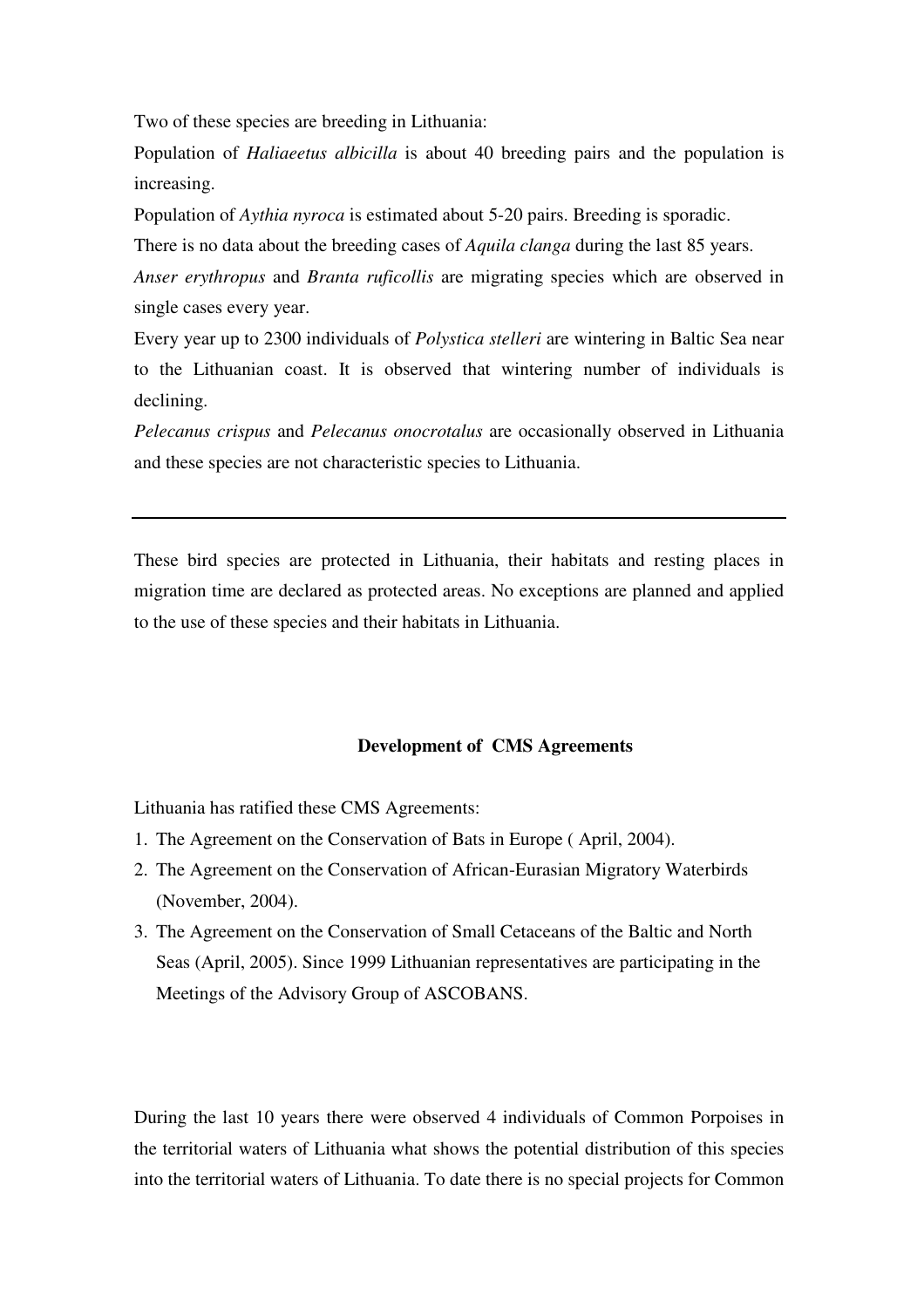Porpoise distribution monitoring, for safeguarding species distribution and for creation of living conditions. All specimens of this species were registered when they were caught in fishing nets, therefore here is a problem of implementation of compensation system and nets of a new construction, also here is a lack of financial resources for implementation of these means.

Since 1998 there have been done several research works on Aquatic Warbler, its habitats, conservation and management activities in the Republic of Lithuania.

In 1999-2003 15 breeding pairs of Aquatic Warbler were counted in Žuvintas Biosphere Reserve, up to 100 singing males were counted in Kliošiai Important Bird Area (flooded coastal meadow) which is by the Curonian Lagoon, 5-8 singing males in the neighbouring Svencelė meadows,  $40 - in$  Nemunas delta,  $10 - in$  Sausgalviai meadows. The total Lithuanian population of Aquatic Warbler is estimated about 165- 180 males.

For all known habitats of Aquatic Warbler are being prepared management plans and 5 territories are selected as Important Bird Areas.

In Žuvintas Biosphere Reserve management plan are planned mowing activities (in about 200 ha area). Currently about 10 singing males live in this area but because of overgrowing with bushes this area may become unsuitable habitat for Aquatic Warbler.

Mowing is promoted in Nemunas delta and Svencelė meadows. The system of meadows mowing was created during the PHARE project in 1998-2000.

 $\frac{1}{\sqrt{2}}$  ,  $\frac{1}{\sqrt{2}}$  ,  $\frac{1}{\sqrt{2}}$  ,  $\frac{1}{\sqrt{2}}$  ,  $\frac{1}{\sqrt{2}}$  ,  $\frac{1}{\sqrt{2}}$  ,  $\frac{1}{\sqrt{2}}$  ,  $\frac{1}{\sqrt{2}}$  ,  $\frac{1}{\sqrt{2}}$  ,  $\frac{1}{\sqrt{2}}$  ,  $\frac{1}{\sqrt{2}}$  ,  $\frac{1}{\sqrt{2}}$  ,  $\frac{1}{\sqrt{2}}$  ,  $\frac{1}{\sqrt{2}}$  ,  $\frac{1}{\sqrt{2}}$ 

Establishing Natura 2000 in Lithuania were selected 7 territories of resting places for cranes (*Grus grus*). For these areas management plans and activities are being prepared. For implementation of these plans is planned to use national financial resources and financial resources of structural funds.

In year 2005 started PHARE project "Protection of endangered species of fauna and flora and their habitats through implementation of CITES, Bonn and Bern Conventions and related EU legislation". One of the objectives of this project is to prepare management plans for some of the Bern and Bonn Conventions species. Project will end in November 2006.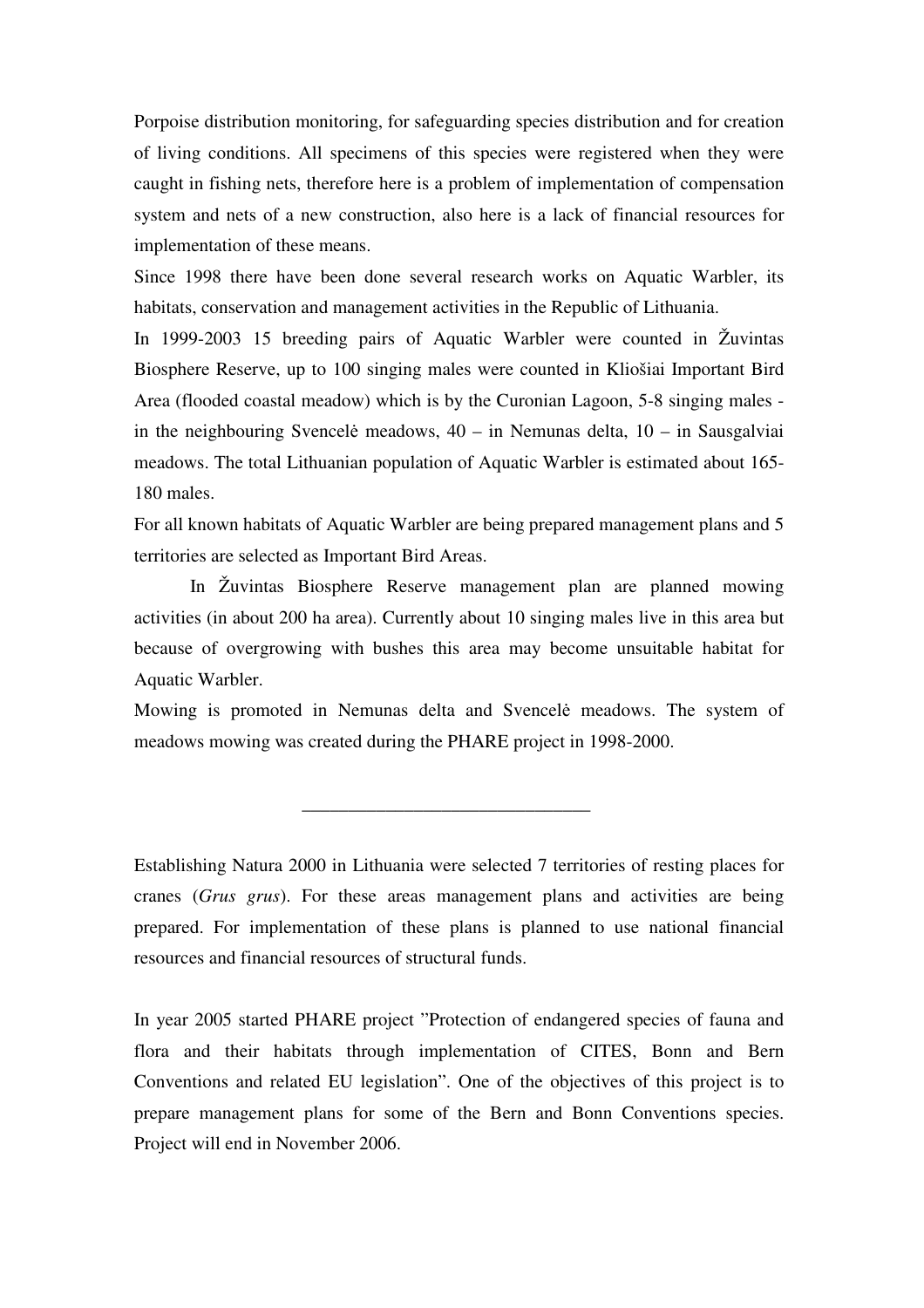During the PHARE project "On Protection of Endangered Species of Flora and Fauna and their Habitats through implementation of CITES and the Bern and Bonn Conventions and related EU Legislation" there is foreseen to prepare Species action plans for 16 rare and migratory species and their habitats, site management plans for 4 Special Protected Areas (SPAs) and 2 planned proposed Sites of Community Importance (pSCIs); to prepare reports on the national inventory of at least 38 species listed in the appendices of Bern and Bonn Conventions and related EU Directives, there will be created database of 38 species listed in the appendices of Bern and Bonn Conventions and relevant EU Directives.

#### **SITES IMPORTANT FOR MIGRATING BIRDS**

 Seventeen territories, important for migrating birds, have been selected on the basis of congregations of international importance of migrating or wintering birds (Annex 7. of Birds Directive). It should be mentioned, that all wetlands, important for migrating birds according to the Ramsar Convention requirements, have been included in this list. Abundant congregations of migrating birds that occur in different parts of the country, but do not meet the IBA selection criteria were not taken into consideration when selecting sites of European importance.

 Out of the aforementioned 17 SPAs, 15 are important for certain bird species, whereas two territories – Lakes Meteliai, Dusia and Obelija and Kuršių Nerija NP – have been selected entirely due to large congregations of migrating birds.

#### **Important congregations and wintering sites**

 Congregations of international importance occur in 16 sites. Fifteen of them are important for certain bird species, whereas one site – Lake Meteliai, Dusia and Obelija – accommodates more than 20 000 waterbirds of different species during seasonal migrations.

 Undoubteldly, Nemunas River Delta is the most important site for the protection of migrating birds. Congregations of international importance of 24 species of birds occur regularly in this site in different seasons of the year. In spring, this site is of particular importance for migrating Bewick's and Whooper Swans, White-fronted, Bean and Greylag Geese, Wigeon, Gadwall, Smew, Goosander. Congregations of Caspian, Little and Black Terns and Little Gulls are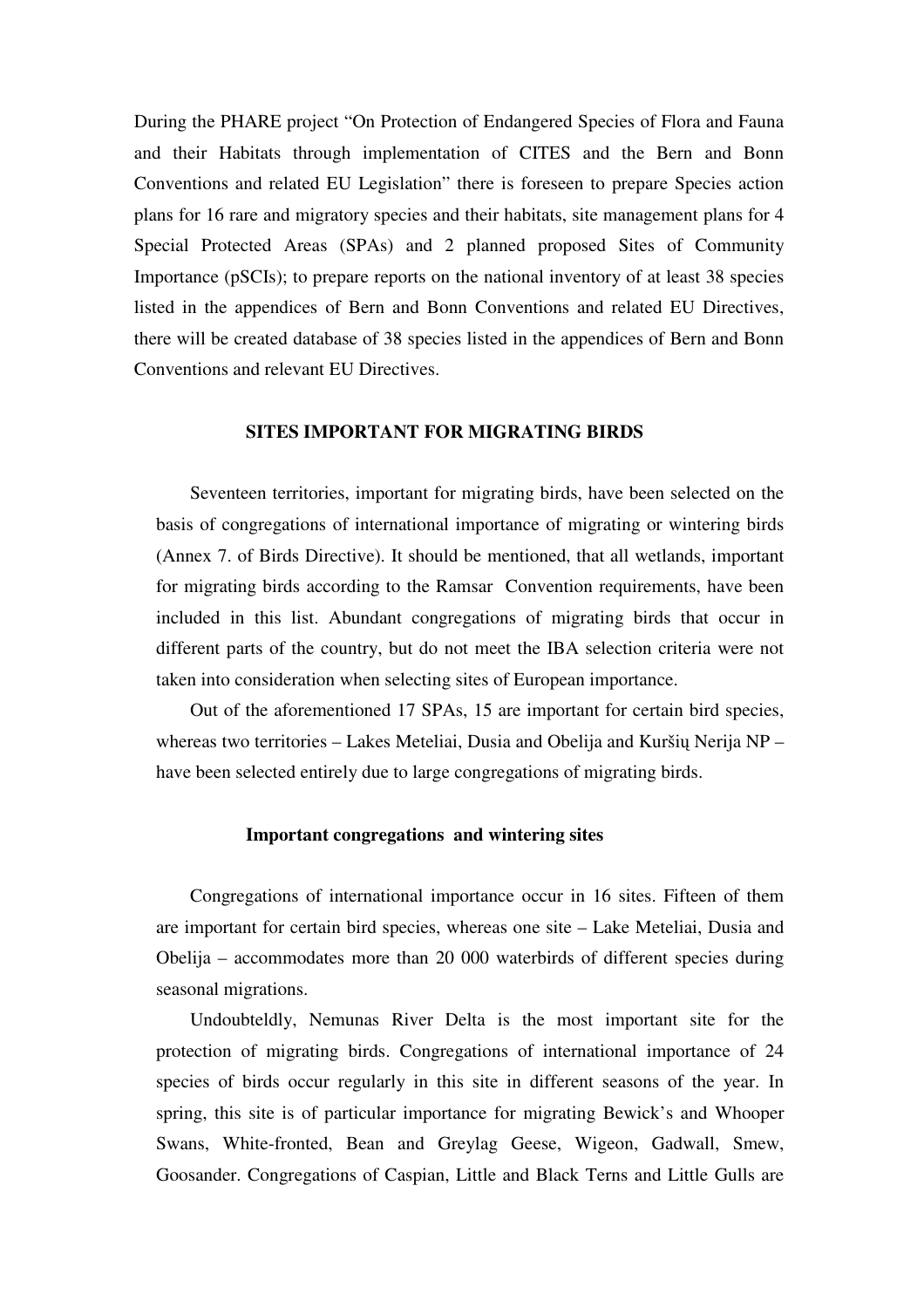observed here in late summer. Particularly large congregations of Great Crested Grebes, Greylag Geese, Pintail, Tufted Ducks, Pochards, Wigeons, Goldeneyes, Goosanders, Cranes, Coots, White-tailed Eagles form here during autumn migrations.

 Northern Part of the Curonian Lagoon is the second according to the number of qualifying migrating species. Congregations of Bewick's and Whooper Swans form here in spring, while large flocks of migrating Little Gulls occur there in late summer. Tufted Ducks, Pochards, Goldeneyes, Smews and Goosanders are abundant in this site in autumn. The White-fronted Goose forms long-term numerous congregations in autumn, while in spring time the important staging been registered for a several weeks only. In warmer winter months, when a part of the lagoon remains ice-free, congregations of international importance of Goosanders and White-tailed Eagles form in this site. When the lagoon freezes up, birds move to inshore waters of the Baltic Sea and to the territory of the Klaipėda seaport.

 Palanga inshore is the wintering site of international importance for Redthroated Divers, Steller's Eiders and Goosanders. It should be mentioned here that this site is one of the two wintering sites of Steller's Eiders in the entire Baltic Sea. Large congregations of Little Gulls are observed here in late summer.

 Congregations of three species of migrating birds regularly occur in four sites – Žuvintas Biosphere Reserve, Mūšos Tyrelis, Kuršių Nerija inshore and Lake Senosios and Naujosios Rusnės.

Congregations of Bean and White-fronted Geese and Cranes occur in autumn in Žuvintas Biosphere Reserve and Mušos Tyrelis, while the largest flocks of migrating Bean and White-fronted Geese and Whooper Swans are observed in Lakes Senosios ans Naujosios Rusnes in spring. Kursiu nerija inshore is a wintering site of international importance for Red-throated Divers, Velvet Scoters and Guillemots.

Large flocks of Bean and White-fronted Geese are regularly recorded in autumn in the Kamanos Strict Nature Reserve. Congregations of single species of migrating birds are recorded in different seasons in 7 sites. Sulinkiai peatbog, Tyruliai Reserve and Novaraistis Ornithological Reserve are sites of important congregations of Cranes in autumn. Numbers of White-tailed Eagles in Kaunas Reservoir and Grybaulia fishponds in late summer – autumn exceed the criterion of international importance. In some springs, large congregations of White-fronted Geese occur in Birvėta fishponds and Dysna River Valley. Baltoji Voke peatbog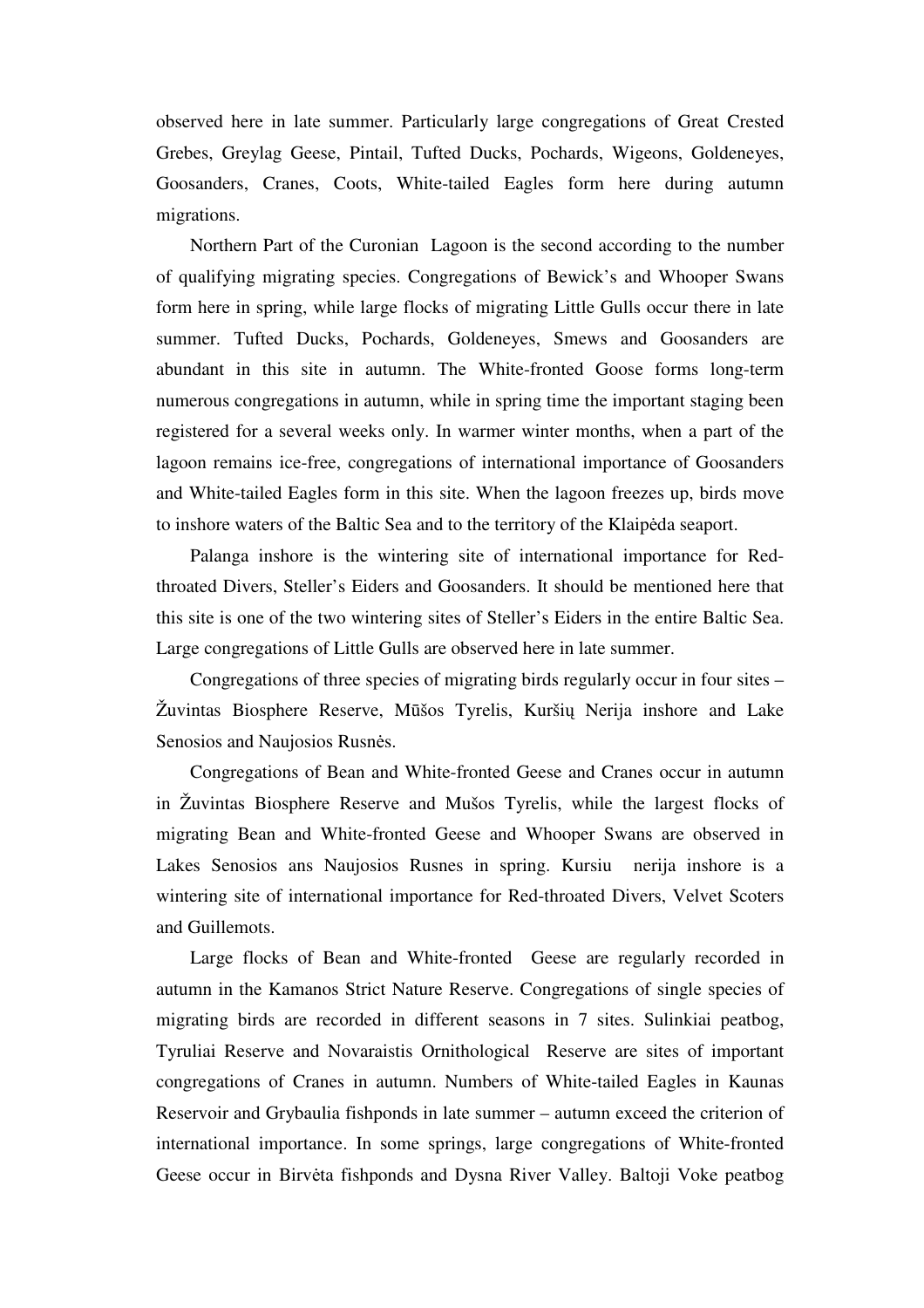with adjacent fishponds and the shallow Lake Papis is of particular importance. This is the only site in Lithuania, which support an internationally significant congregation of Great Egret (Egretta alba). These congregations started to form some 2 – 3 years ago, and the numbers of Great Egrets are increasing every year.

Two sites are attributed to category – Congregations in "bottleneck" sites – Kuršių Nerija and Nemunas River Delta Kuršių Nerija has been know for years as one of the most important bottleneck sites for migrating passerines and raptors in the eastern Baltic region.

More than 1000 raptors and 100 000 passerines pass through this narrow coastal strip during one day of intensive autumn migration. Similar numbers of birds are observed in the Nemunas River Delta Regional Park. However, it is more difficult to assess the abundance of migrating birds in the latter site, since birds fly over a wider coastal strip of the eastern Curonian Lagoon.

| Nr.               | Species                | Population number |
|-------------------|------------------------|-------------------|
| $\overline{1}$ .  | Gavia stellata         | 750               |
| $\overline{2}$ .  | Gavia arctica          | 1200              |
| $\overline{3}$ .  | Podiceps cristatus     | 3000              |
| 4.                | Egretta alba           | 120               |
| 5.                | Ciconia nigra          | 200               |
| 6.                | Cygnus columbianus     | 170               |
| 7.                | Cygnus olor            | 2400              |
| 8.                | Cygnus cygnus          | 300               |
| 9.                | Anser fabalis fabalis  | 800               |
| $\overline{10}$ . | Anser fabalis rossicus | 3000              |
| 11.               | Anser albifrons        | 6000              |
| 12.               | Anser anser            | 2000              |
| 13.               | Branta leucopsis       | 1760              |
| 14.               | Anas penelope          | 12500             |
| $\overline{15}$ . | Anas strepera          | 300               |
| 16.               | Anas crecca            | 4000              |
| 17.               | Anas platyrhynchos     | 50000             |
| 18.               | Anas acuta             | 12000             |
| 19.               | Anas querguedula       | 20000             |
| 20.               | Anas clypeata          | 400               |
| 21.               | Aythya ferina          | 3500              |
| $\overline{22}$ . | Aythya fuligula        | 10000             |
| 23.               | Clangula hyemalis      | 50000             |
| 24.               | Melanita fusca         | 10000             |
| 25.               | Bucephala clangula     | 3000              |
| 26.               | Mergus albellus        | 250               |
| 27.               | Mergus merganser       | 1800              |
| 28.               | Fulica atra            | 15000             |

### **Congregations of species in Lithuania**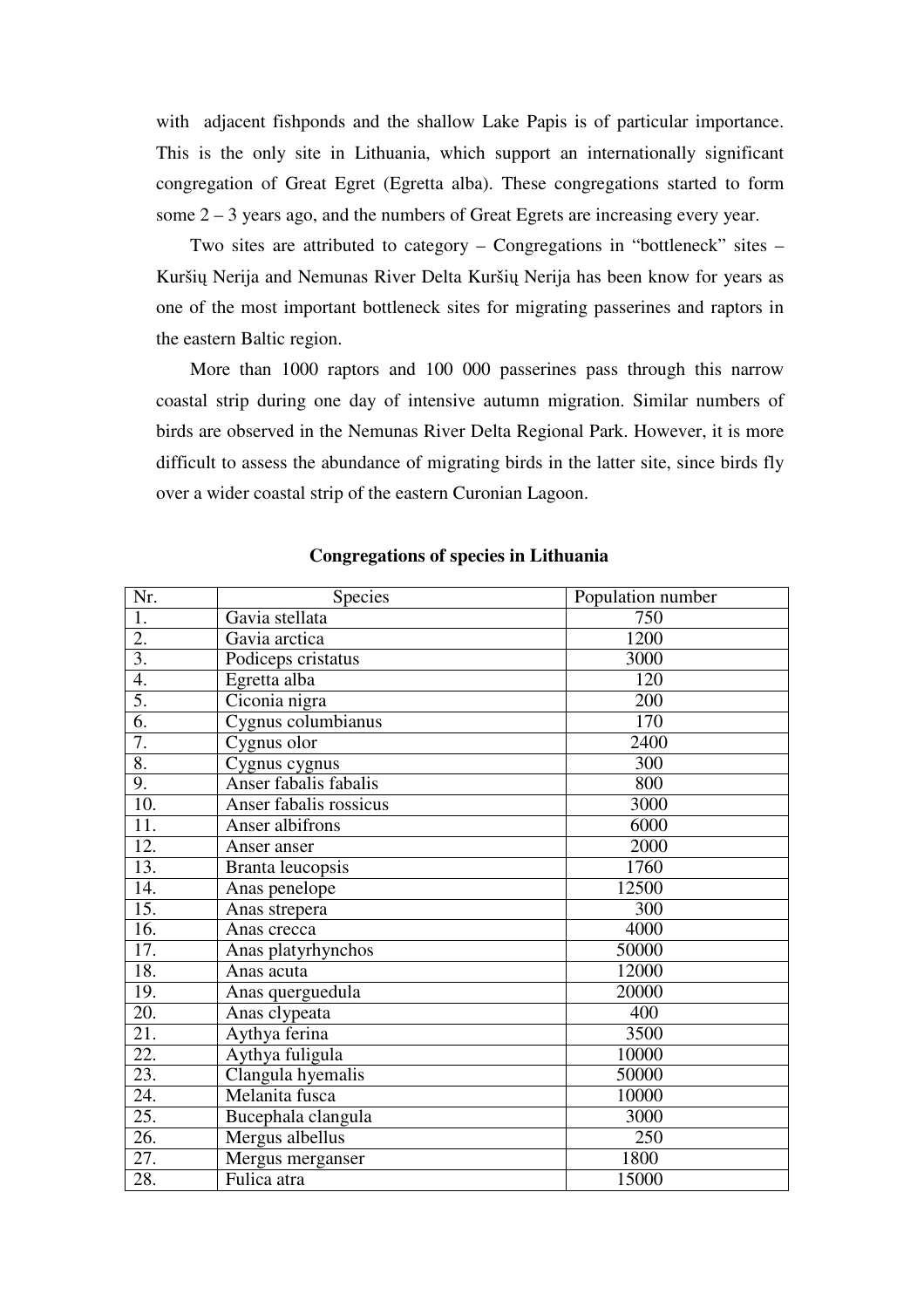| 29. | Grus grus              | 600   |
|-----|------------------------|-------|
| 30. | Pluvialis squatarola   | 1700  |
| 31. | Pluvialis apricaria    | 10000 |
| 32. | Philomacus pugnax      | 3000  |
| 33. | Vanellus vanellus      | 70000 |
| 34. | Calidris canutus       | 3500  |
| 35. | Calidris alpina alpina | 14000 |
| 36. | Limosa lapponica       | 1000  |
| 37. | Limosa limosa          | 3500  |
| 38. | Numenius arquata       | 3500  |
| 39. | Tringa totanus         | 1500  |
| 40. | Tringa nebularia       | 1800  |
| 41. | Larus canus            | 16000 |
| 42. | Larus matrinus         | 4800  |
| 43. | Sterna hirundo         | 6000  |
| 44. | Chlidonias niger       | 1700  |
| 45. | Alca torda             | 100   |

# **AGREEMENT ON THE CONSERVATION OF AFRICAN-EURASIAN MIGRATORY WATERBIRDS (The Hague, 1995)**

# **Implementation during the period November 2004 and June 2005**

**Contracting Party:** The Republic of Lithuania **Designated AEWA Administrative Authority:**  The Ministry of Environment of the Republic of Lithuania **Full name of the institution:**  The Ministry of Environment of the Republic of Lithuania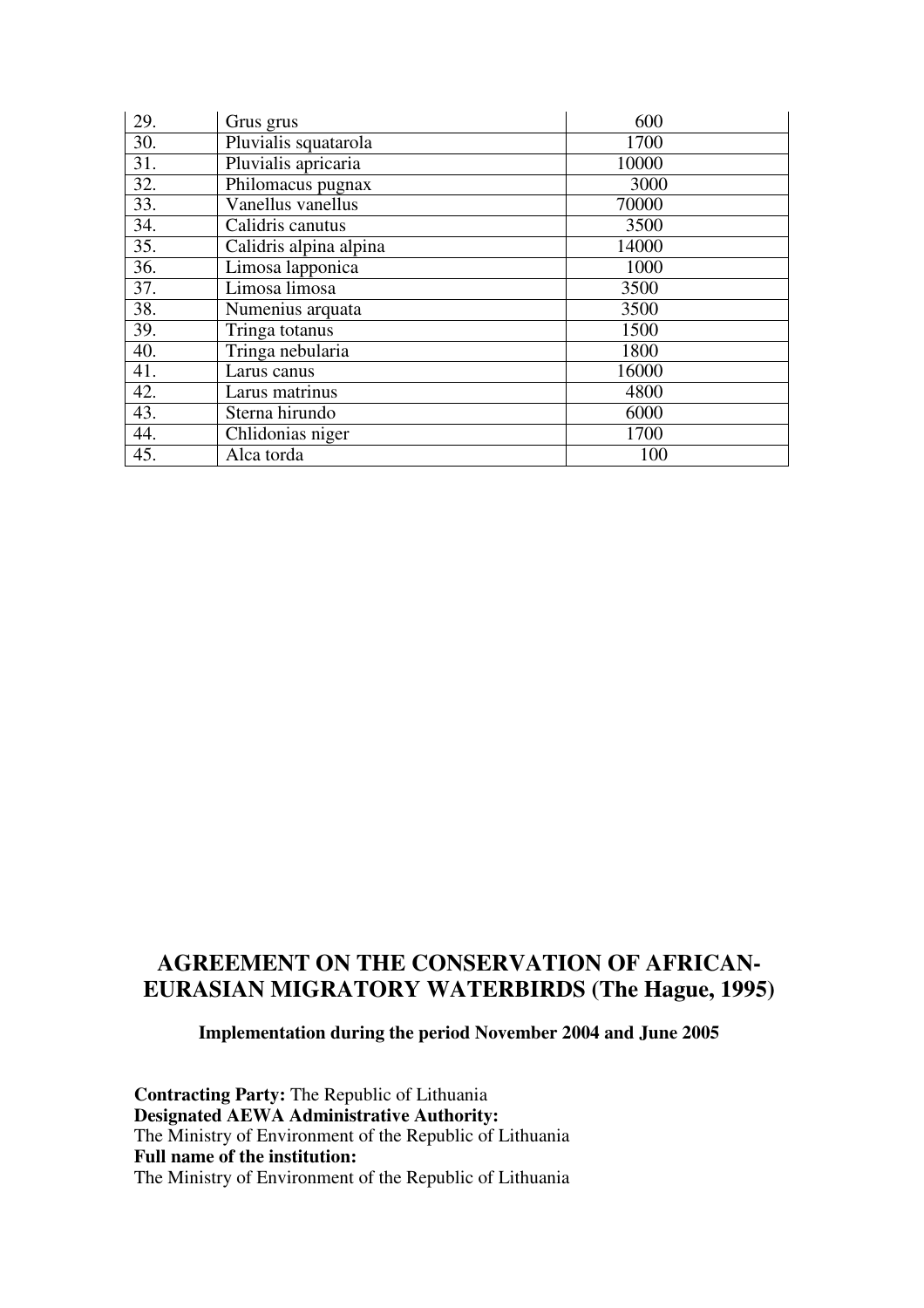**Name and title of the head of the institution:**  Environment Minister – Arūnas Kundrotas **Mailing address:**  A. Jakšto 4/9, LT-01105 Vilnius Lithuania

**Telephone:** (+370 5) 266 35 39 **Fax:** (+370 5) 266 36 63 **Email:**info@am.lt

**Name and title (if different) of the designated contact officer for AEWA matters:**  Sigutė Ališauskienė Chief Officer of Biological Diversity Division Nature Protection Department Ministry of Environment of the Republic of Lithuania

**Mailing address (if different) for the designated contact officer:**  A. Jakšto 4/9, LT-01105 Vilnius Lithuania

**Telephone:**(+370 5) 266 35 51 **Fax:**(+370 5) 266 36 63 **Email:**s.alisauskiene@am.lt

# **Table of Contents**

# **4. Overview of Action Plan implementation**

# **Species conservation**

 Legal measures Single Species Action Plans Emergency measures Re-establishments **Introductions** 

# **3. Habitat conservation**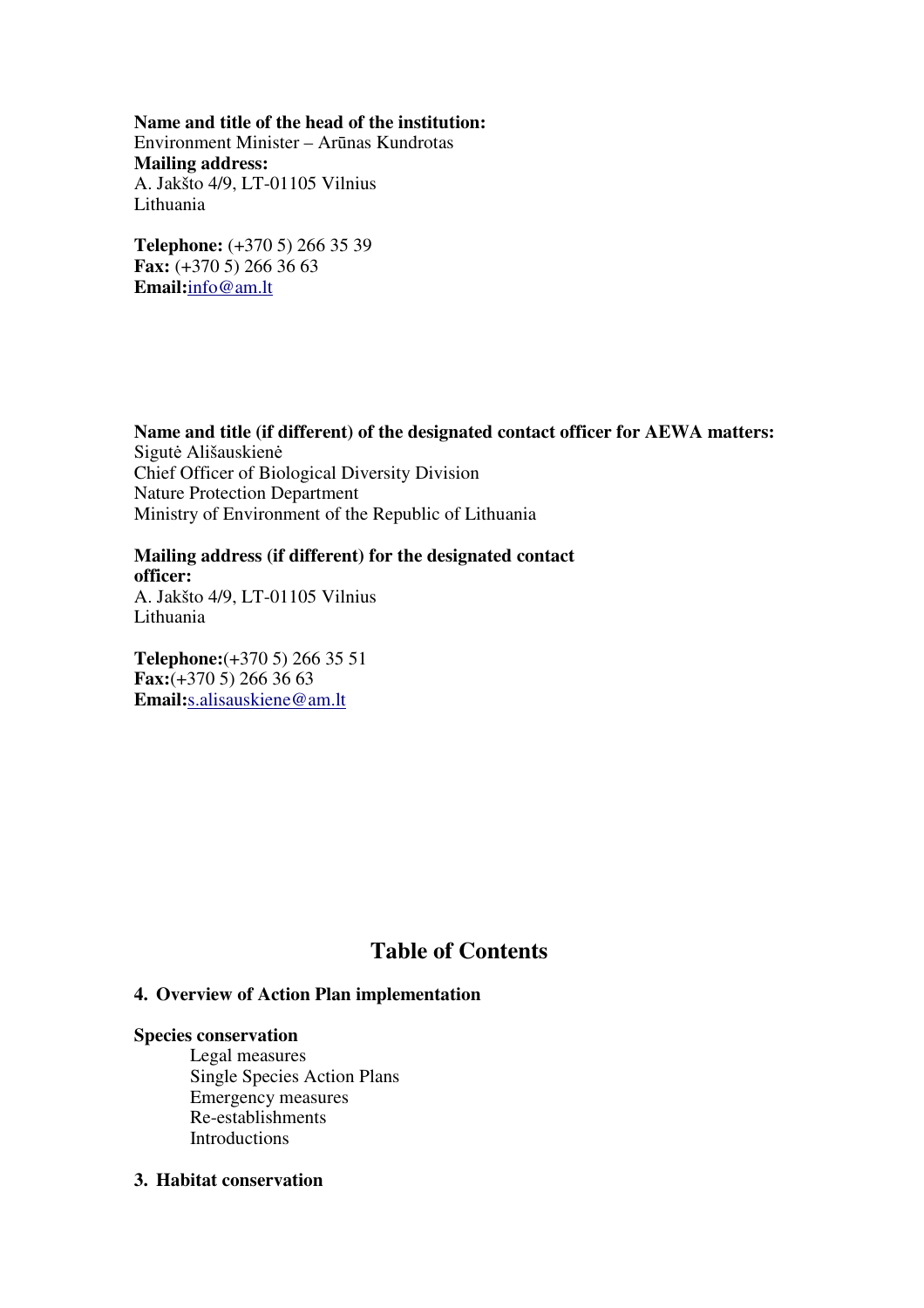Habitat inventories Conservation of areas Rehabilitation and restoration

# **4. Management of human activities**

 Hunting Eco-tourism Other human activities

# **5. Research and monitoring**

Status of research and monitoring programmes for species

# **6. Education and information**

 Training and development programmes Raising public awareness

### **7. Final comments**

**8. Progress to implement Resolutions and Recommendations of the Meeting of the Parties** 

# **9. OPTIONAL SECTION – Planned and future actions**

# **List of abbreviations and acronyms used in the report**

### **References**

# **Appendices**

Appendix 1: Status of Single Species Action Plans

Appendix 2: List of sites of international importance

Appendix 3: Status of management plans for sites of international importance

Appendix 4: List of research and monitoring programmes and projects

Appendix 5: List of national institutions involved in migratory waterbird conservation

Appendix 6: List of relevant World Wide Web addresses for national institutions involved in

migratory waterbird conservation

Appendix 7: List of relevant migratory waterbird and habitat conservation projects initiated,

ongoing or completed in the last three years

# **1. Overview of Action Plan implementation**

*1.1 Summary of progress to date* 

The Agreement was ratified in November 2004.

*1.2 Outline of planned actions for national implementation over the next three years* 

Monitoring of waterbirds and habitats.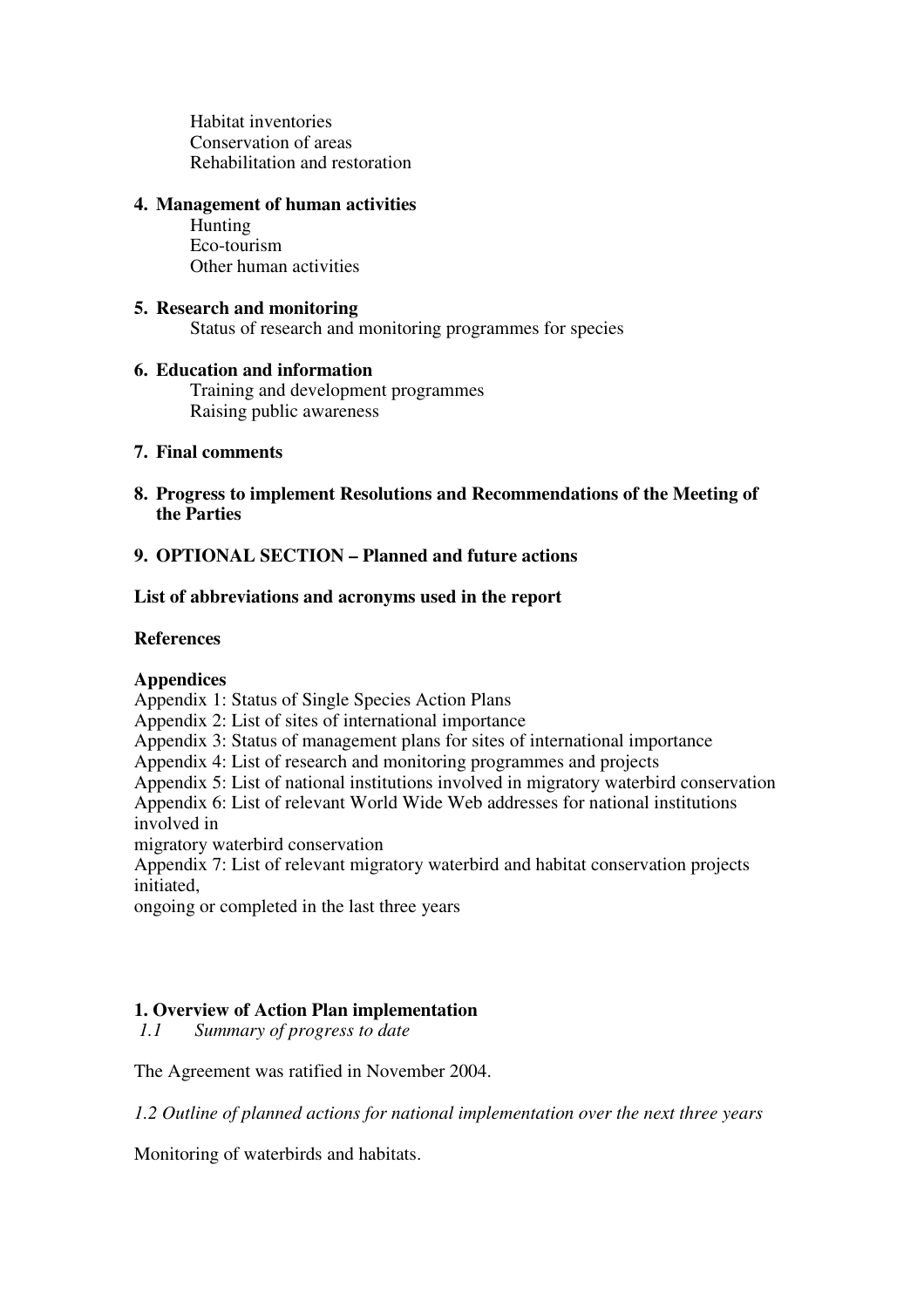*1.3 Outline of priorities for international co-operation over the next three years* 

### **2. Species conservation**

### **Legal measures**

*2.1 Has a national policy/strategy or legislation to protect and conserve species covered by the Agreement (Table 1: column A; column B) and their supporting important areas been developed? If so:* 

*a. What are the main features of the policy/legislation?* 

All species of Table 1 of the Agreement and their habitats are protected by these national legal acts:

Law on Protected Areas (1993, (as) amended in December 2001),

Law on Wild Fauna (1997, (as) amended in December 2001),

Law on Protected Plant, Animal and Fungi Species and Communities (1997, (as) amended in December 2001).

Government Resolution No. 130 of 7 February 2005 on the approval of the National Biodiversity Monitoring Programme for 2005-2010

Government Resolution No. 276 of 15 March 2004 on approval of the General Statutes for SCI and SPA.

Order of the Minister of Environment No. D1-233 of April 29, 2004 Concerning the amendment of order No. D1-57 on the compilation of the list of the sites that meet pSCI's criteria, and the submission of the list to the EU together with the list the habitats and species of EU important of found on these sites".

Law on Hunting (2002).

Rules on Hunting in Lithuania (2002). Rules on Trade in Wild Animals (2004)

#### *b. Which organisations are responsible for implementation?*

Ministry of Environment of the Republic of Lithuania; The State Environmental Protection Inspectorate; State Protected Areas Service under the Ministry of Environment; Regional Environmental Protection Departments.

- *c. How does it relate to other national initiatives (e.g. national Biodiversity Action Plans)?*
- *2.2 What legal measures or practices has your country developed to prohibit or regulate for the following (refer also to section 4 on hunting):*

*a. Taking of, and trade in birds listed in Column A and B of Table 1 (where utilization or trade contravenes the provisions set out in paragraphs 2.1.1 (a) and 2.1.2 of the Action Plan)?* 

The national Hunting Law prohibits the taking of birds listed in Column A of Table 1, except *Anser albifrons* which hunting is allowed in restricted period. Two bird species listed in Column B of table 1 are hunted in Lithuania (i.e. *Anas querquedula, Gallingo gallingo*). However, the taking of these bird species is regulated by the Lithuanian hunting legislation.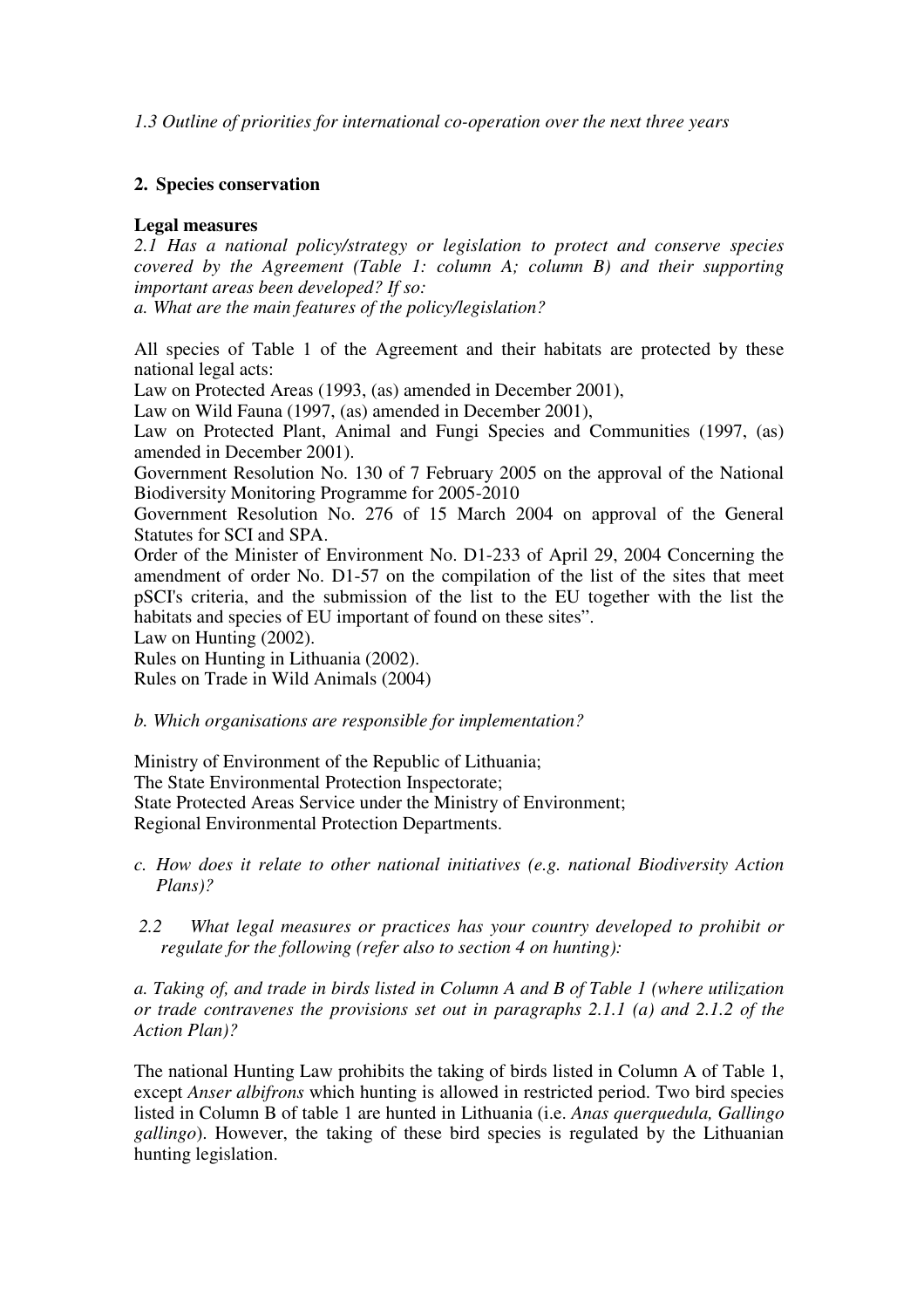The trade in birds in Lithuania is regulated by the Rules on Trade in Wild Animals. The international trade in birds is regulated by the Convention on International Trade in Endangered Spieces of Wild Fauna and Flora (CITES) and EU Regulations.

*b. Methods of taking?* 

Only firearms are allowed.

*c. Setting of taking limits and monitoring these limits?* 

There are no limits. Regional Nature Protection Departments summarise information collected from hunters and provide reports on hunted birds/animals in their region to the MoE (twice during the hunting season).

*d. Sustainable hunting of species listed in Categories 2 and 3 (and marked by an asterisk) in Column A only?* 

No hunting of such species is allowed.

*e. Exemptions to the provisions set out in paragraphs 2.1.1, 2.1.2 and 2.1.3?* 

### **Single Species Action Plans**

*2.3 Of the species covered by the Agreement (species listed in Table 1: column A), which spend part or all of their life history in your country, which have formal international (Category 1, species marked with an asterisk) or national (column A) Single Species Action Plans: a. Proposed?*  No.

*b. In preparation?*  No.

*c. Being implemented?*  No.

*Please append a list of species and their action plan status. (For international plans indicate which other countries are involved in plan development/implementation.)* 

#### **Emergency measures**

*2.4 Describe any bilateral or multilateral co-operative action that your country has undertaken to develop and implement emergency measures to conserve species in response to unfavourable or endangering conditions occurring in the Agreement area.* 

Lithuania has signed Intergovernmental bilateral agreements concerning the cooperation on environmental issues with Latvia, Belarus, Sweden and Russian Federation. In addition there are many bilateral institutional agreements between Lithuanian institutions and institutions of other countries (Sweden, Austria, Poland, Holland, Finland, Belarus, Denmark, Kazakhstan, Latvia and Slovak Republic)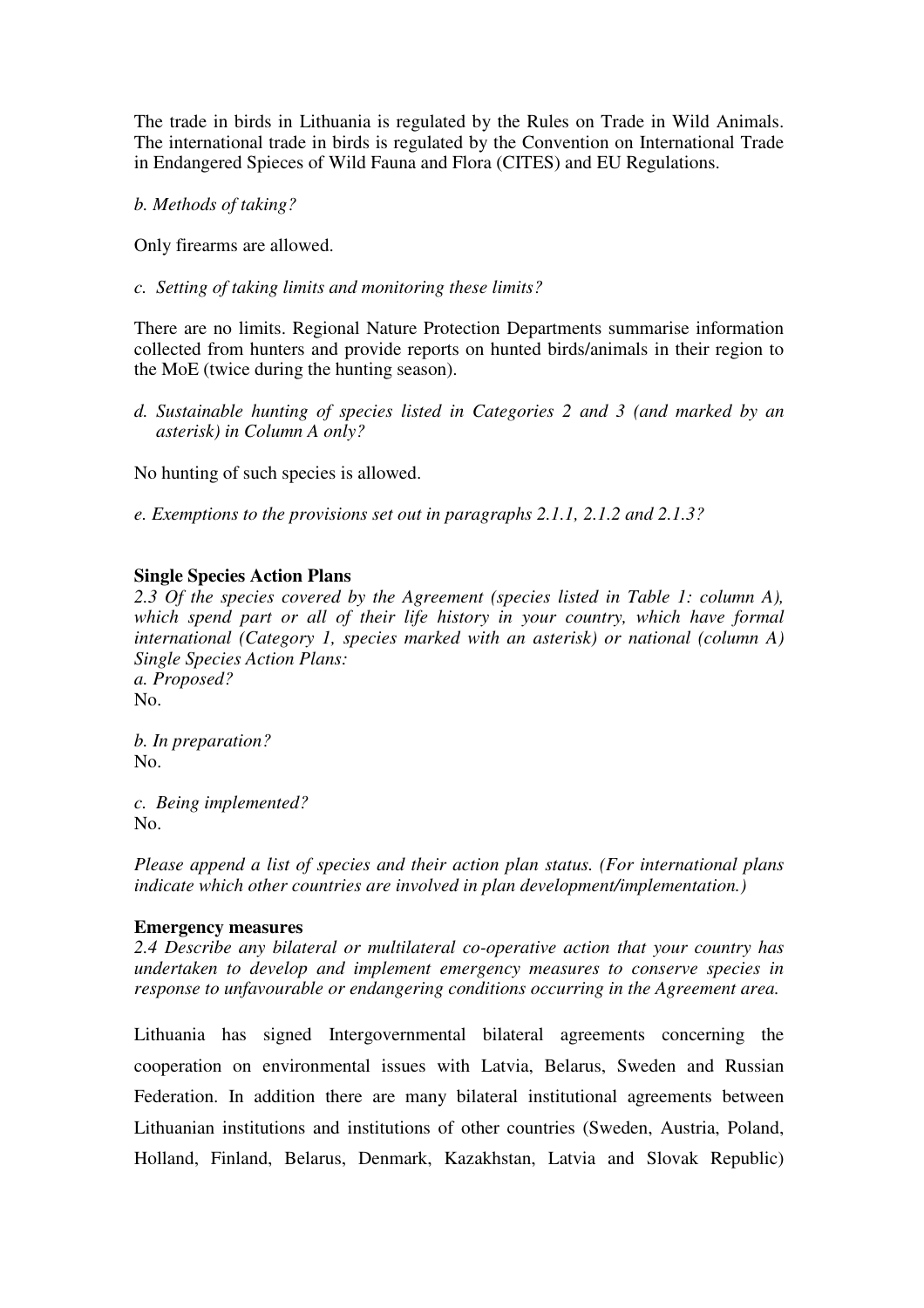concerning the cooperation on environmental issues or specific environmental questions.

The trilateral cooperation among the Baltic states (Estonia, Latvia and Lithuania) on environmental issues is well developed and is based on the agreement among the Governments of Lithuania, Latvia and Estonia (signed in 1995). Within this framework the Ministers of Environment of all three Baltic states periodically meet on environmental protection issues.

Permanent international cooperation of Lithuanian environmental specialists is not limited by the Baltic Sea Region. Such cooperation is promoted devising and implementing working plans for bilateral intergovernmental and interdepartmental agreements between Lithuania and foreign countries.

Being a Party to the Baltic Sea Environment Protection Convention (Helsinki Convention) from 1994 and a Party to the Convention on Fisheries and the Protection of Fish Resources in the Baltic Sea from 1994, Lithuania actively participates in the implementation of biodiversity and its resources protection in the Baltic region.

Strengthening international relations with other European States Lithuania has signed two Conventions of the United Nations Economic Commission for Europe – the Convention on the Protection and Use of Transboundary Watercourses and International Lakes and the Convention on the Transboundary Effects of Industrial Accidents.

Lithuania actively participates in the implementation of the joint programme Baltic 21. This is a joint programme for sustainable development in the Baltic sea region approved by the Council of Baltic Region Countries (Ministers of Foreign Affairs) in 1998.

# **Re-establishments**

*2.5 Has a policy on species re-establishments been developed in your country? If yes, please outline the main features of the policy and give details of any re-establishment programmes for species covered by the Agreement.* 

There is no special programmes for species re-establishment in Lithuania. The general policy in Lithuania is to protect and restore wetlands.

#### **Introductions**

*2.6 Has your country developed and implemented legal measures to prohibit the introduction of nonnative species? Please provide details, particularly describing measures to control the release or introduction of non-native species (please indicate which species and their status).*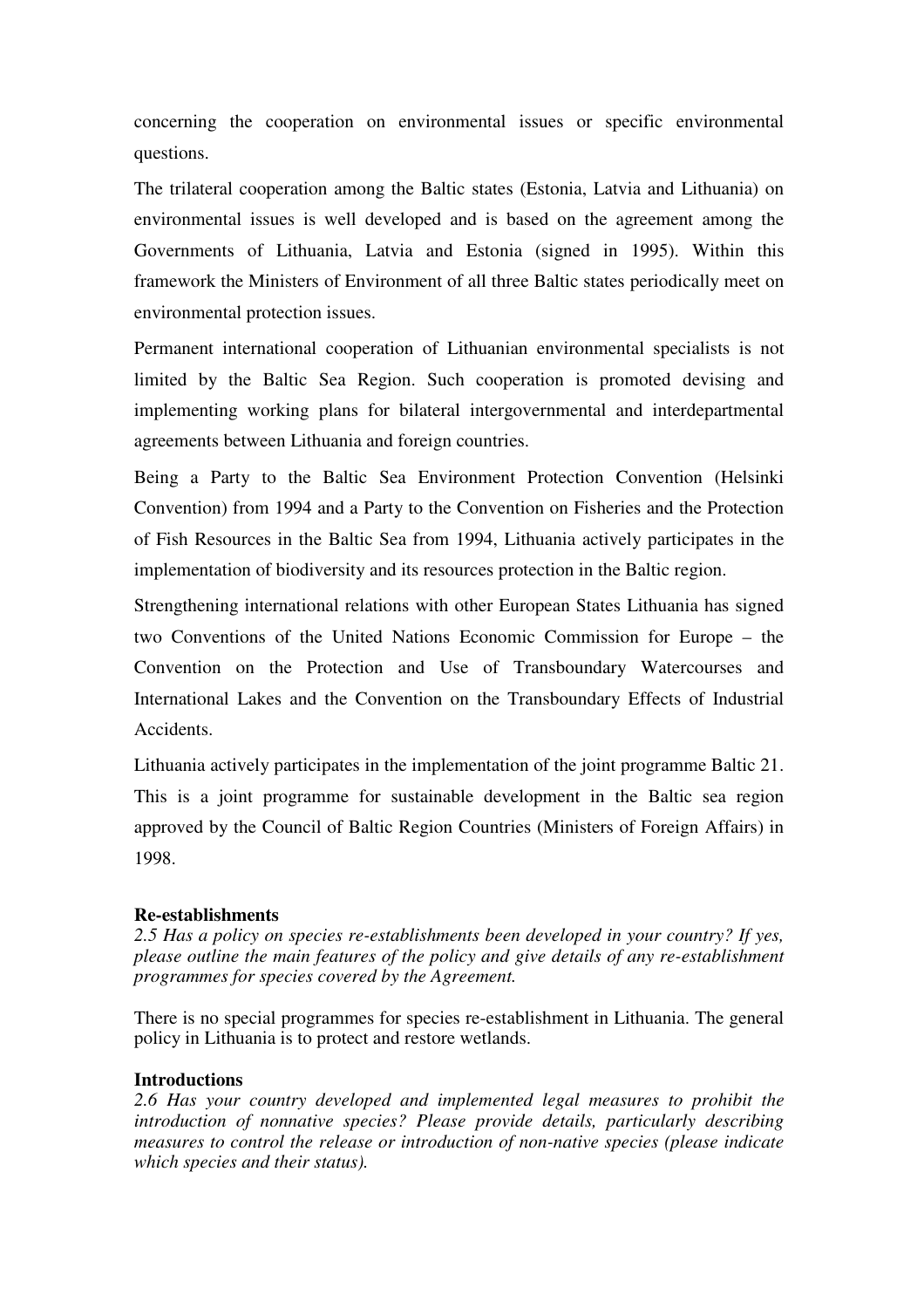According to the Law on Wild Fauna and the Rules on Introduction of Wild Animals in case of deliberate introduction of non-native species it is necessary to get permit from MoE.

# **3. Habitat conservation**

# **Habitat inventories**

*3.1 Has your country developed and published inventories of important habitats for species covered by the Agreement? If yes, please provide details, including any provisions to maintain or update these inventories.*

73 areas have been designated as Special Protection Areas (SPAs) according to the EEC Bird Directive. 5 of these are Ramsar Sites according to the Ramsar Convention on Wetlands. Information on these sites has been published in book and the information is on the home-page :http://www.am.lt/natura2000/

S. Svazas, E. Drobelis, L. Balciauskas, L. Raudonikis Important wetlands in Lithuania, 2000;

L. Raudonikis, P. Kurlavicius Important Bird Areas in Lithuania, 2000;

L. Raudonikis Important Bird Areas of The European Union importance in Lithuania, 2004;

Inventory of coastal and marine Important Bird Areas in the Baltic Sea, 2000.

*3.2 Has your country undertaken a strategic review of sites to develop a national network of important sites or areas for species covered by the Agreement? Please append a list of identified sites of international importance.* 

See point 3.1

# **Conservation of areas**

*3.3 Describe the legal frameworks and other measures through which sites (including transfrontier sites) including of international importance gain practical protection. (Please append a list of internationally important protected sites.)* 

Internationally important protected sites are protected according to the provision in the EEC Bird Directive, the Ramsar Convention and national legislation – nature conservation areas and/or wildlife reserves.

*3.4 Has your country developed a management planning process for protected sites? If yes, please outline the types of management plans and organisations responsible for development and implementation.* 

In the beginning of 2004 started project EUROPEAID/113516/D/SV/LT on Development of Management Plans in Protected Areas of Lithuania. This project will prepare 20 management plans for important SPA's for migratory species.

In year 2005 started PHARE project "Protection of endangered species of fauna and flora and their habitats through implementation of CITES, Bonn and Bern Conventions and related EU legislation". One of the objectives of this project is to prepare management plans for some of the Bern and Bonn Conventions species. Project will end in November 2006.

During the PHARE project "On Protection of Endangered Species of Flora and Fauna and their Habitats through implementation of CITES and the Bern and Bonn Conventions and related EU Legislation" there is foreseen to prepare Species action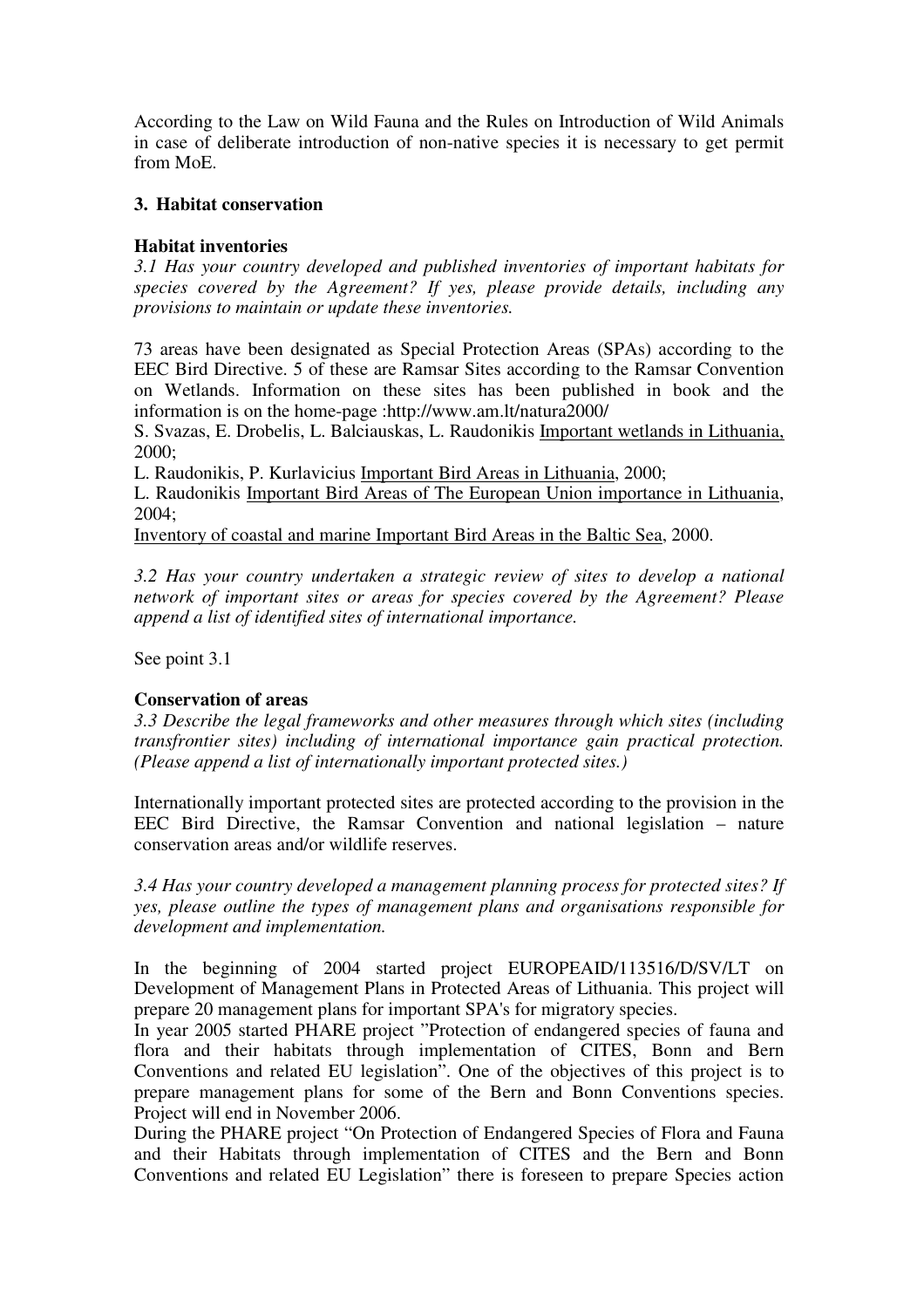plans for 16 rare and migratory species and their habitats, site management plans for 4 Special Protected Areas (SPAs) and 2 planned proposed Sites of Community Importance (pSCIs); to prepare reports on the national inventory of at least 38 species listed in the appendices of Bern and Bonn Conventions and related EU Directives.

*3.5 How many protected sites have formal management plans (please append a list of sites and their management planning status):* 

*a. Proposed?* 

*b. In preparation?* 

36 management plans for NATURA 2000 sites.

*c. Being implemented?* 

*3.6 What measures does your country have in place to ensure the wise use of wetland habitats and to prevent habitat degradation e.g. pollution control and managing water resources? Please provide examples of best practice initiatives particularly involving crosssectoral co-operation or public participation.*

The most relevant legal instruments regarding conservation and wise use of wetland are the following:

Law on Environmental Protection (1992),

Law on Protected Areas (1993, (as) amended in December 2001),

Law on Wild Fauna (1997, (as) amended in December 2001),

Law on Protected Plant, Animal and Fungi Species and Communities (1997, (as) amended in December 2001).

Law on Hunting (2002)

In Lithuania the national wetland policy is covered by an integrated and a comprehensive set of nature protection and environmental laws and strategies which also complies with article 6 of the Convention of Biological Diversity. Lithuania has prepared a National Biodiversity Strategy and Action Plan which contains section of Action Plan for the protection of wetlands ecosystems.

# **Rehabilitation and restoration**

*3.7 Does your country have a policy for the identification, rehabilitation and restoration of wetlands important for species covered by the Agreement? Please provide examples of rehabilitation and restoration projects and initiatives undertaken.* 

The objectives of Lithuanian Biodiversity Conservation Strategy and Action Plan are conserve wetlands, ban new exploitation of wetlands and restore damaged wetland and meadows. Some smaller wetlands have been restored since 1999.

# **4. Management of human activities**

# **Hunting**

*4.1 Outline the main features of legislation or legal measures in your country to control hunting of the species covered by the Agreement (e.g. use of lead shot and poisoned baits, and to eliminate illegal taking).*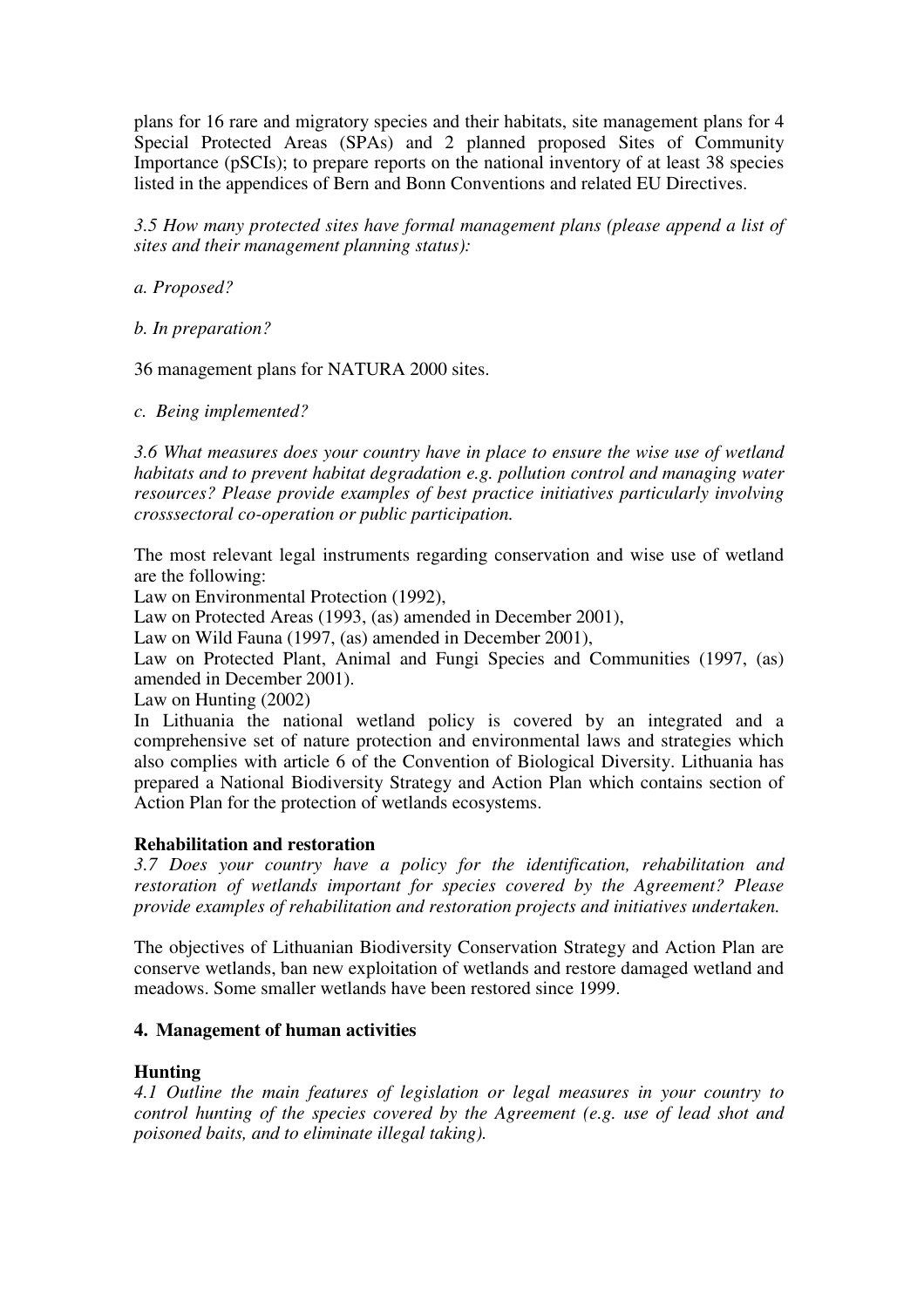Administrative authority competent for hunting policy in Lithuania is the Ministry of Environment. MoE confirms hunting rules, list of huntable species and terms of hunting; allowable and forbidden hunting methods and terms of their use; allowable and forbidden hunting tools, list of species whose hunting is limited and their annual hunting limits evaluation order, sets the order of issuing of licences for huntable species; sets the order of hunting exam and program.

There are two main legal acts regulating hunting in Lithuania: Law on Hunting (2002) and Rules on Hunting in Lithuania (2002).

# *4.2 Does your country monitor hunting levels? If so, how is this information collated and reported?*

Bag statistics in Lithuania are collected since 1934. In our country Regional nature protection departments of MoE (we have 8 dep.) collects data on bird hunting bags twice a year. Since hunting period 2003/2004 the bags are recorded per bird species. Before 2003 the bags were recorded per group of bird species (geese, ducks), 4 times a year.

Hunters in Lithuania are obliged by law to give their annual bag. Hunters after each hunting must fill a special hunting data sheet (special list) and sign it (it is obligatory). In such data sheet there is an information about hunting place and hunting date, name of a hunter, names of species of harvested birds (or animals) and number of harvested individuals. These documents are regularly controlled by environment inspectors. Hunting clubs twice a year make a summary (report) about harvested species and number of individuals and submit this information to Regional nature protection departments (special form confirmed by a minister of environment).

Regional nature protection departments summarises information collected from hunters and provide a reports about harvested birds/animals in their region to the MoE (twice during hunting season). Also there are collected data about accidentally killed animals on the roads; how much domestic animals were killed by wolfs; harvested animals sick with tuberculosis and cases of rabies (hydrophobia).

MoE every year makes the report about harvested **animals** in all the country (based on collected information from Regional nature protection departments). Every person can get the information about bag statistics for free.

*4.3 Describe action undertaken by hunting clubs and organisations to manage hunting activity e.g. cooperative action, issuing of licences and proficiency testing of individual members.* 

There is the common educational and examination programme for hunters in Lithuania approved by the Ministerial Order 2002 No. 510

#### **Eco-tourism**

*4.4 What is the status of eco-tourism programmes or initiatives in your country? Please provide examples of projects with an indication of the significant outcomes.* 

In the most of the National and Regional parks and Strict Nature Reserves are constructed watchtowers for bird watching and nature trails for eco-tourists.

*4.5 What social and economic benefits accrue to the local communities from the conservation of important waterbird sites?*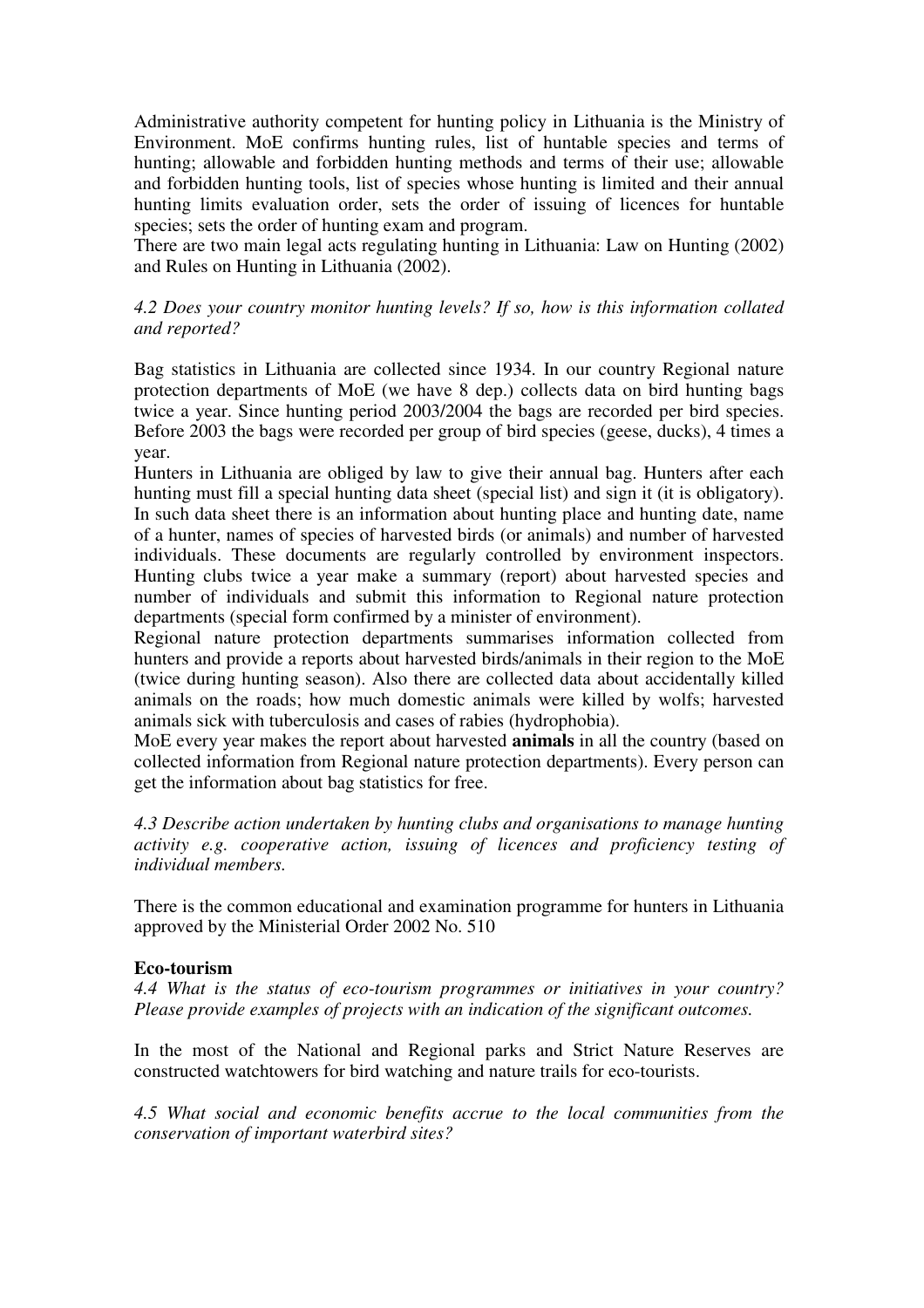Benefits to the local communities from the conservation of waterbird sites are insignificant.

# **Other human activities**

*4.6 Does your country carry out Environmental Impact Assessment (EIA) of activities potentially affecting protected sites or areas important for species covered by the Agreement? If yes, briefly describe the main features of your EIA policy and procedures.* 

The main features of the Lithuanian EIA are that companies or others making specific constructions (airports, infrastructures, farms, plants) have to make an assessment of the potential impact on the environment, including wetlands and migratory birds. If the impact is assessed to be significantly negative alleviating measures has to be carried out or the construction may even be translocated to another place.

*4.7 Please describe the main features of your planning policy and provide examples of practical implementation (e.g. activities to minimising disturbance of species populations or limit the impact of species populations on crops or fisheries). Please summarize any landuse conflicts especially emphasising successful solutions to problems encountered in promoting the wise-use of waterbirds and their habitats.* 

Impact from sailing, hunting and other recreation activities have been minimised by establishing more NATURA 2000 sites and by restriction of hunting season.

# **5. Research and monitoring**

# **Status of research and monitoring programmes for species**

*5.1 How are priorities for research identified in your country? Please briefly describe your country's research programmes, including any bilateral or multilateral cooperative action, for wetland habitats and for species covered by the Agreement (e.g. studies into species population, ecology and migratory patterns). Please append a list of research activities initiated, ongoing or completed in the last three years.* 

Priorities for research are identified individually by the different research institutes. Ornithologists from the Institute of Ecology, Lithuanian Ornithological Society and Protected Areas are participating in different research and monitoring programmes, but there is no centralised information on all projects in one place. The information is scattered in different institutions.

*5.2 What monitoring activities does your country undertake, including any bilateral or multilateral cooperative action, of wetland areas and species covered by the Agreement (e.g. national monitoring schemes, International Waterfowl Census)? Please append a list of monitoring activities or programmes initiated, ongoing or completed in the last three years* 

A new National Environment Monitoring Program for 2005-2010 was adopted in February. In this new NEMP is included monitoring of bird species listed in the Birds Directive (79/409/EEC). This year in Lithuania started monitoring of few breeding and migratory bird species in Natura 2000 sites. According to the requirements of Birds Directive Lithuania must submit to European Commission a report on monitoring every 3 years.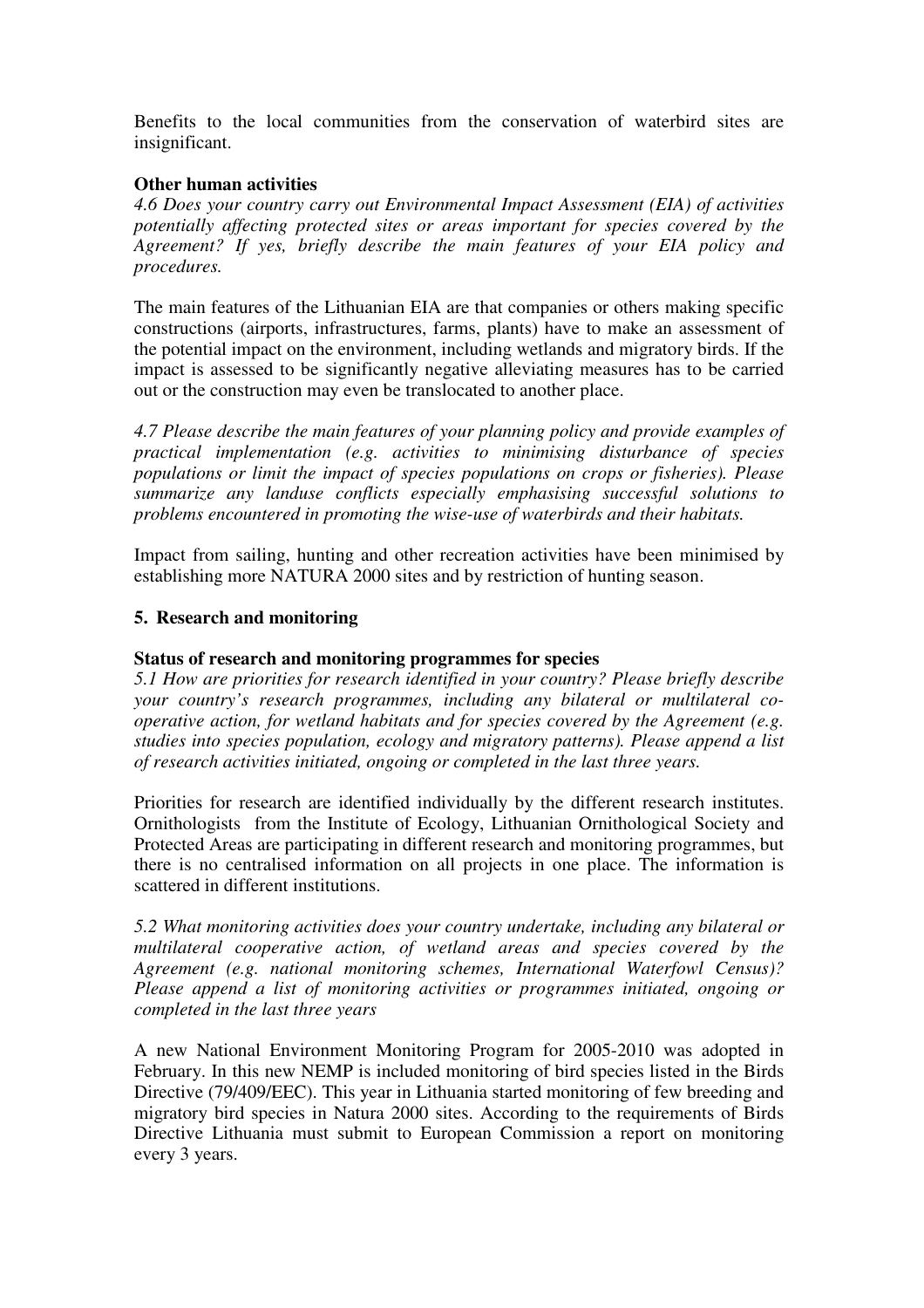Since 2003 monitoring of wintering water birds is going on in Lithuania. This monitoring makes Institute of Ecology.

Also some project concerning waterfowl and other bird species were carried out in last few years: 1)Important trans-border wetlands in Lithuania, Belarus and the Kaliningrad region of Russia (2001-2002); 2) Reduction of impacts of gillnet fisheries on migrating and wintering waterfowl and seabirds in the Lithuanian inshore waters of the Baltic Sea (2001-2002); 3) Protection and management of Important Bird Areas included into Natura 2000 network in Lithuanian inshore waters of the Baltic Sea (2003-2004).

# **6. Education and information**

### **Training and development programmes**

*6.1 Describe the status of training and development programmes which support waterbird conservation and implement the AEWA Action Plan.* 

No special training or development programmes specific to the AEWA Action Plan, but taining in general nature conservation is taken care of by some NGOs.

*6.2 What bilateral or multilateral co-operative action is your country undertaking to develop training programmes and share examples of good practice?* 

#### **Raising public awareness**

*6.3 Describe activities to raise public awareness of the objectives of the AEWA Action Plan.* 

*Please outline any particular successes generating public interest in, and securing support for, waterbird and wetland conservation (e.g. campaigns, information notes or other initiatives)?* 

NGOs regulary organise actions and meetings on nature protection and species conservation for public.

#### **7. Final comments**

*7.1 General comments on the implementation of the AEWA Action Plan* 

No special comments.

*7.2 Observations concerning the functions and services of the various AEWA bodies a. The Agreement Secretariat* 

No special comments.

*b. International organisations* 

No special comments.

*c. AEWA NGO partners* 

No special comments.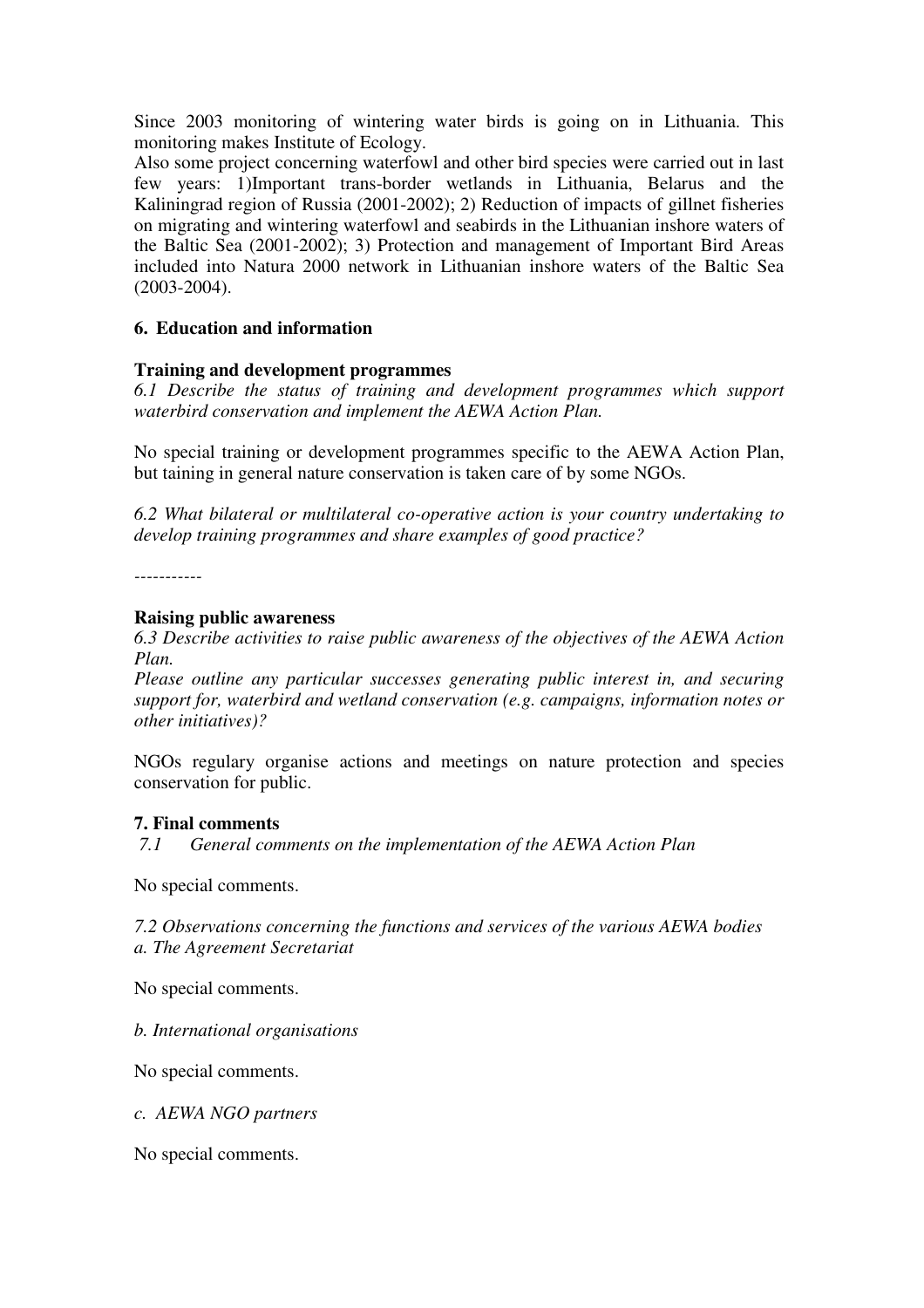*7.3 How might the Action Plan be further developed as a practical aid for national and international conservation of migratory waterbirds?* 

### **8. Progress to implement Resolutions and Recommendations of the Meeting of the Parties**

*Please summarize progress to implement decisions of previous Meetings of the Parties.* 

#### **9. OPTIONAL SECTION – Planned and future actions**

 Contracting Parties are invited to outline below any further information regarding the aims of the Agreement, for example, planned actions or other informative examples.

- 1. Species conservation
- 2. Habitat conservation
- 3. Management of human activities
- 4. Research and monitoring
- 5. Education and information

#### **List of abbreviations and acronyms used in the report**

The Ministry of Environment - MoE

#### **References**

#### **Appendices**

 **Appendix 1: Status of Single Species Action Plans** 

 **Appendix 2: List of sites of international importance** 

 **Appendix 3: Status of management plans for sites of international importance** 

 **Appendix 4: List of research and monitoring programmes and projects** 

 **Appendix 5: List of national institutions involved in migratory waterbird conservation** 

 **Appendix 6: List of relevant World Wide Web addresses for national institutions involved in migratory waterbird conservation** 

 **Appendix 7: List of relevant migratory waterbird and habitat conservation projects** 

**initiated, ongoing or completed in the last three years**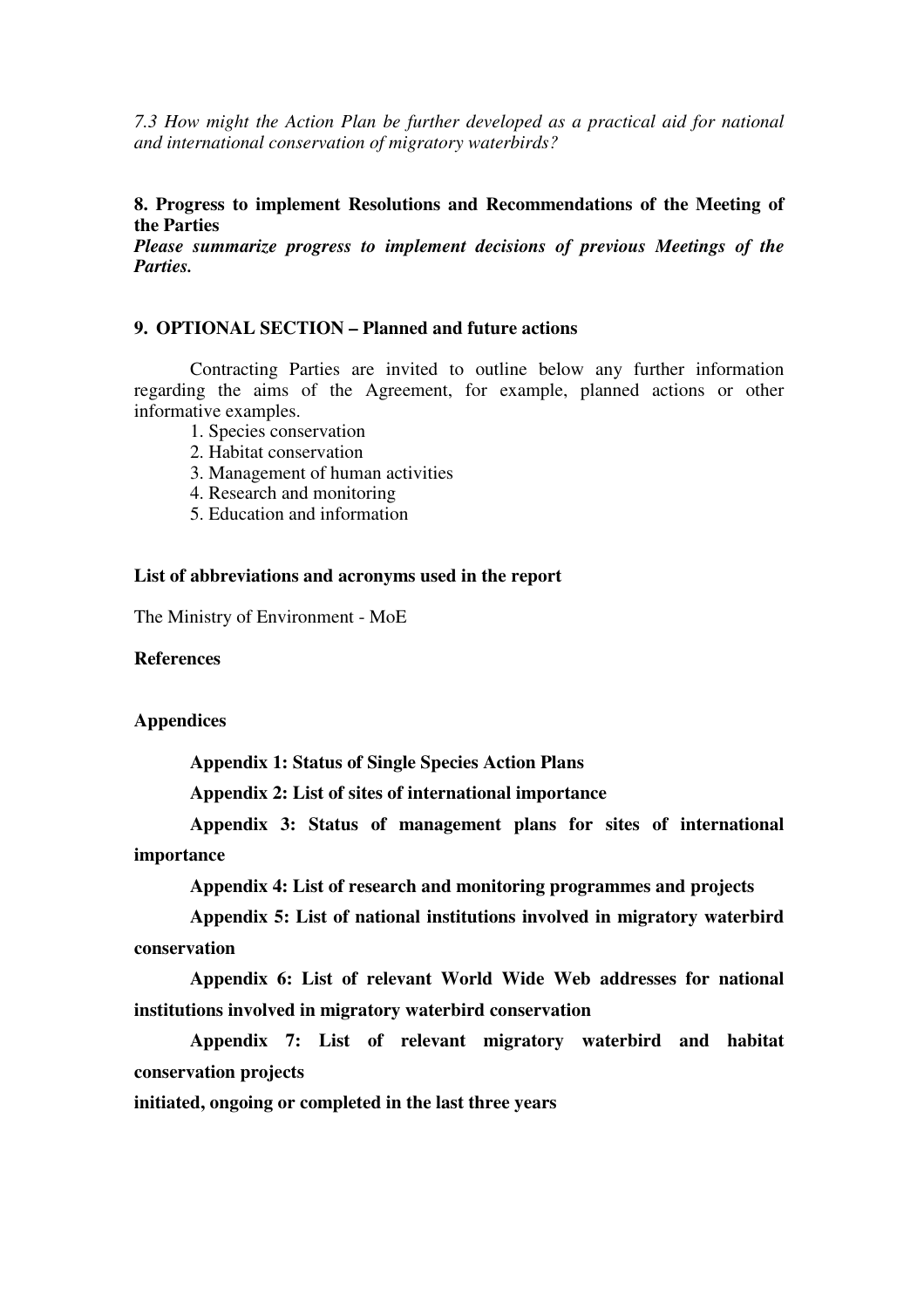# **AGREEMENT ON THE CONSERVATION OF BATS IN EUROPE**

National report on the implementation of the agreement in Lithuania

# **General Information**

| Name of Party:         | Lithuania     |                                                 |  |  |
|------------------------|---------------|-------------------------------------------------|--|--|
| Date of Report:        | April 2005    |                                                 |  |  |
| Period covered:        | $2004 - 2005$ |                                                 |  |  |
| Competent Authorities: |               | Nature Protection Department of the Ministry of |  |  |
| Environment            |               |                                                 |  |  |

# **Status of Bats within the Territory of Lithuania**

# 5. *Summary Details of Resident Species*

15 bat species occur in the territory of Lithuania. However, several of them are very rare:

- 4. *Myotis mystacinus* (Whiskered Bat). Presumably it is a rare species, because so far only a single locality has been known (in the Northern part of Lithuania where a skull has been found in a limestone cave).
- 5. *Nyctalus leisleri* (Leisler's Bat). It is characterised as a rare species, because only a few observations found during autumn bat migration in the Western part of Lithuania.
- 6. *Myotis dasycneme* (Pond Bat). The status is doubtful , because it is quite rare and locally distributed, recorded mostly in the north-eastern, eastern and south-eastern parts of Lithuania. Summer status is known insufficiently, in winter the species is found in the Kaunas fortress, thus the species is probably endangered.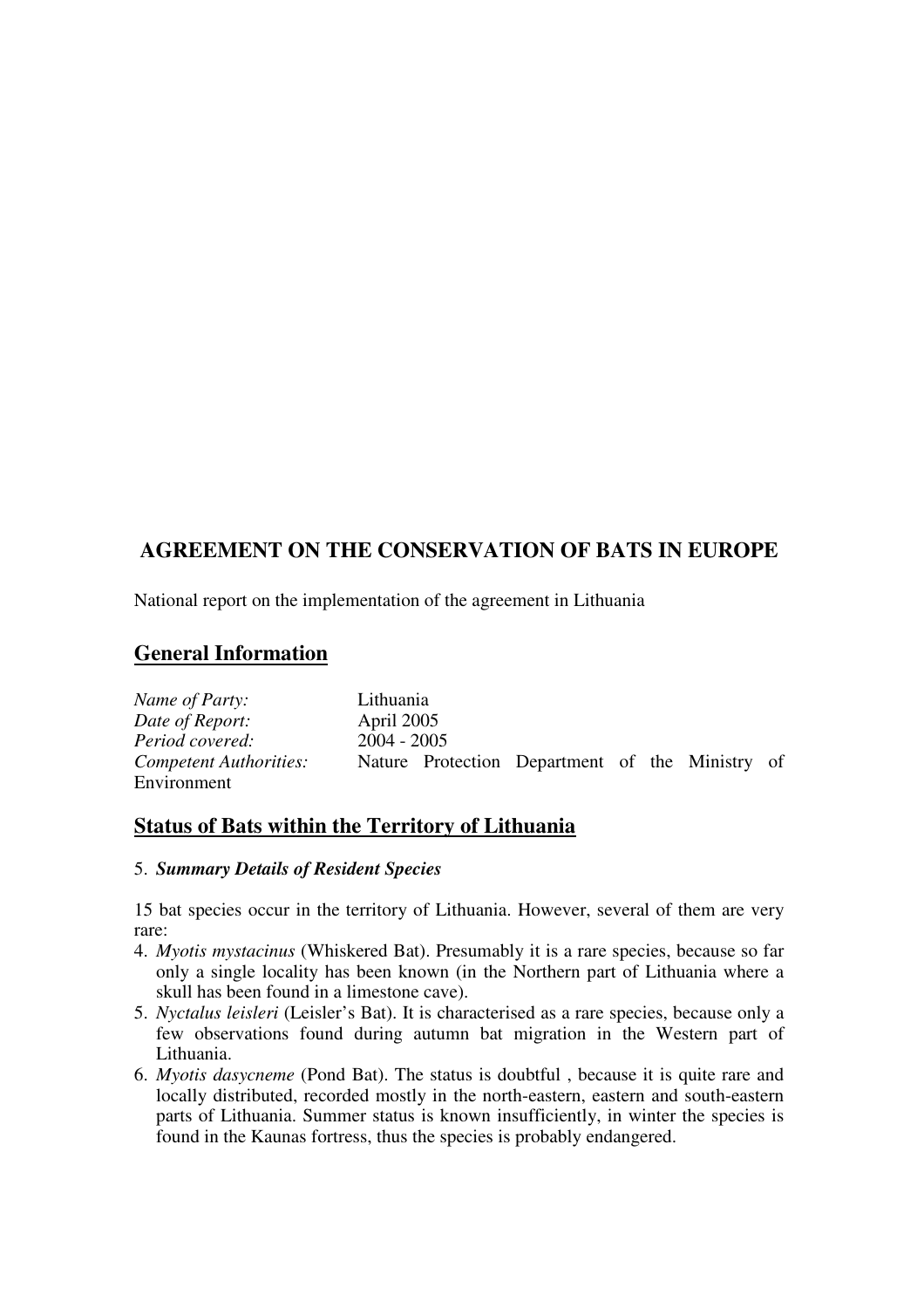- 7. *Plecotus auritus* (Brown long-eared Bat), *Myotis daubentonii* (Daubenton's Bat) and *Pipistrellus nathusii* (Nathusius' Pipistrelle) are confirmed to consider as common and widespread species.
- 8. *Pipistrellus nathusii, Nyctalus noctula, Pipistrellus pipistrellus, Eptesicus nilssoni, Eptesicus serotinus* and *Vespertilio murinus* are common species during autumn bat migration along the Baltic Sea coast.

# 6. *Status and Trends*

| <b>Species</b>            | <b>Status in Lithuania</b> | <b>Apparent Trend</b> |  |  |
|---------------------------|----------------------------|-----------------------|--|--|
| Vespertilio murinus       | R/MIG                      | Unknown               |  |  |
| Eptesicus nilssoni        | $\overline{\mathsf{V}}$    | Stable                |  |  |
| Eptesicus serotinus       | $\mathbf{V}$               | Stable                |  |  |
| Nyctalus leisleri         | <b>I/MIG</b>               | Unknown               |  |  |
| Nyctalus noctula          | V/MIG                      | Unknown               |  |  |
| Pipistrellus pipistrellus | R/MIG                      | Probably stable       |  |  |
| Barbastella barbastellus  | R/MIG                      | Stable                |  |  |
| Myotis brandtii           | K/MIG                      | Unknown               |  |  |
| Myotis dasycneme          | $\mathbf R$                | Probably stable       |  |  |
| Myotis daubentonii        | <b>NT</b>                  | Stable                |  |  |
| Myotis mystacinus         | I                          | Unknown               |  |  |
| Myotis nattereri          | R/MIG                      | Unknown               |  |  |
| Plecotus auritus          | <b>NT</b>                  | Unknown               |  |  |
| Pipistrellus pygmaea      | <b>I/MIG</b>               | Unknown               |  |  |
| Pipistrellus nathusii     | NT/MIG                     | Probably stable       |  |  |

**E** – endangered, **V** – vulnerable, **R** – rare, **K** – insufficiently known, **I** – indeterminate, **NT** – not threatened, **MIG** – migration species.

# 7. *Habitats and Roost Sites*

There are quite many habitats, which are used by bats in Lithuania, such as former manor houses, widely distributed estates with old parks in small towns and settlements in the countryside, coastal forests, broad-leaved forests and town parks (especially during bats breeding season).

# 8. *Threats*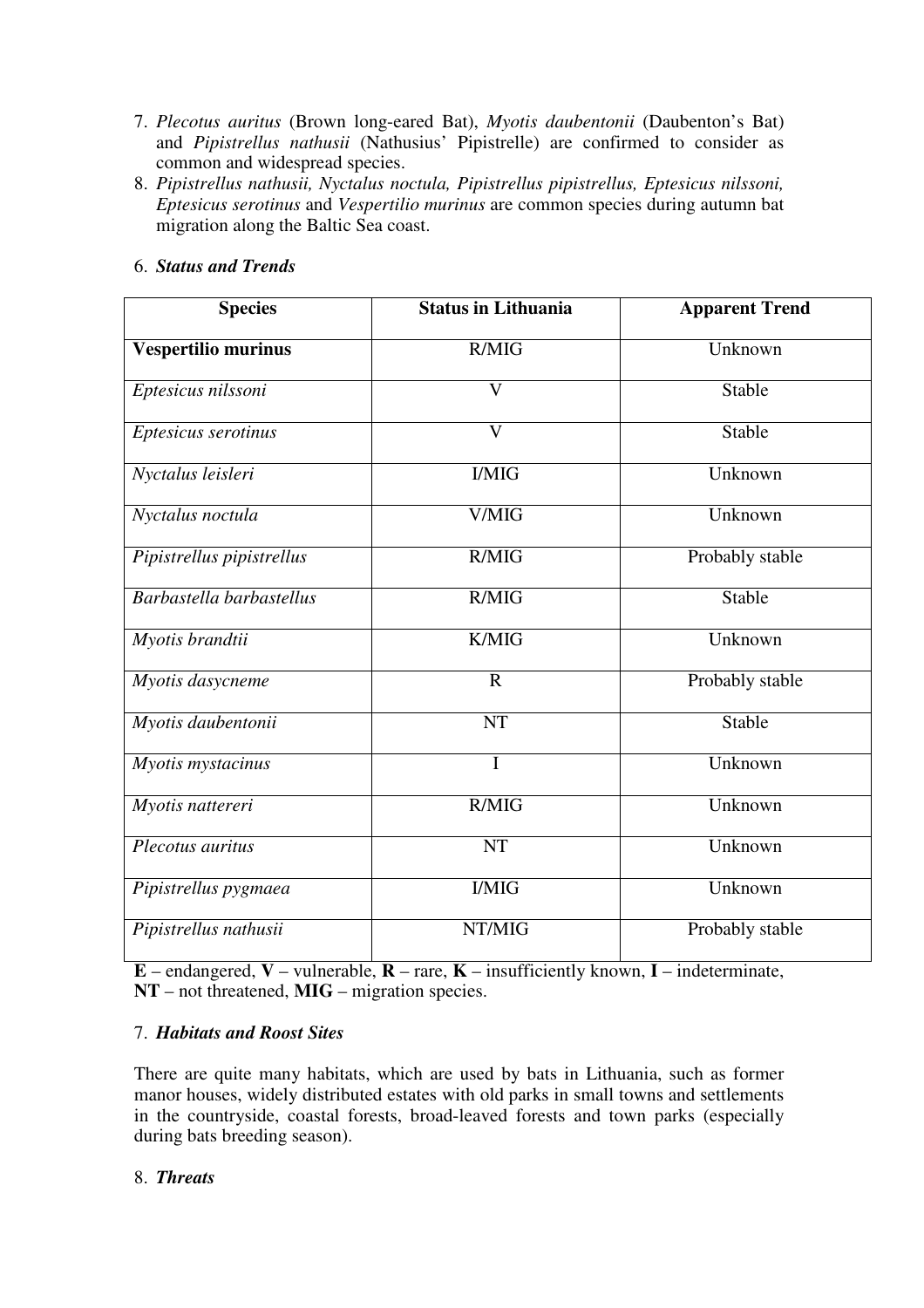Last year a number of people interested in bats substantially increased. Scientists often find signs of visitors on the hibernation sites. The disturbance is particularly dangerous during the hibernation season. Another problem is – martens, rats and cats feeding on bats during the hibernation season.

Highly toxic chemicals are not used in Lithuania, but pesticides corresponding to all the EU requirements are used in our country.

# 9. *Data collection and research*

Data were collected by:

- Institute of Ecology of Vilnius University;
- State Protected Areas Service under the Ministry of Environment;
- Ministry of Environment of the Republic of Lithuania;
- Lithuanian Society for Bat Conservation;

- Lithuanian Ringing Centre.

There are a few data sets prepared by these institutions: bat observations (based on bibliography, information and field work), monitoring of selected bat species and ringing of bats (captures and recaptures) in the Lithuanian Ringing Centre.

# *Measures Taken to Implement Article III of the Agreement*

# 10. *Legal measures taken to protect bats, including details of enforcement actions to support such measures*

The amendment of the Law on Protected Plant, Animal and Fungi Species and Communities (1997, amended in December 2001) has been adopted, according to which 10 (ten) bat species as endangered, vulnerable or of unknown status are protected in Lithuania, i.e.:

*Myotis dascyneme, Eptesicus nilssoni, Pipistrellus pipistrelllus, Nyctalus leisleri, Myotis nattereri, Myotis brandtii, Barbastella barbastellus, Nyctalus noctula, Eptesicus serotinus, Vespertilio murinus.*

Several main national laws in the field of nature protection should be mentioned, where issues of wildlife conservation (including the conservation of bats as well) are included:

Law on Protected Areas (1993, (as) amended in December 2001),

Law on Wild Fauna (1997, (as) amended in December 2001),

Law on Protected Plant, Animal and Fungi Species and Communities (1997, (as) amended in December 2001).

Government Resolution No. 130 of 7 February 2005 on the approval of the National Biodiversity Monitoring Programme for 2005-2010

Government Resolution No. 276 of 15 March 2004 on approval of the General Statutes for SCI and SPA.

Order of the Minister of Environment No. D1-233 of april 29, 2004 Concerning the amendment of order No. D1-57 on the compilation of the list of the sites that meet pSCI's criteria, and the submission of the list to the EU together with the list the habitats and species of EU important of found on these sites".

# 11. *Sites identified and protected which are important for the conservation of bats*

5 territories of roost sites for *Barbastella barbastellus* and 6 territories of feeding areas for *Myotis dasycneme* presently are nominated.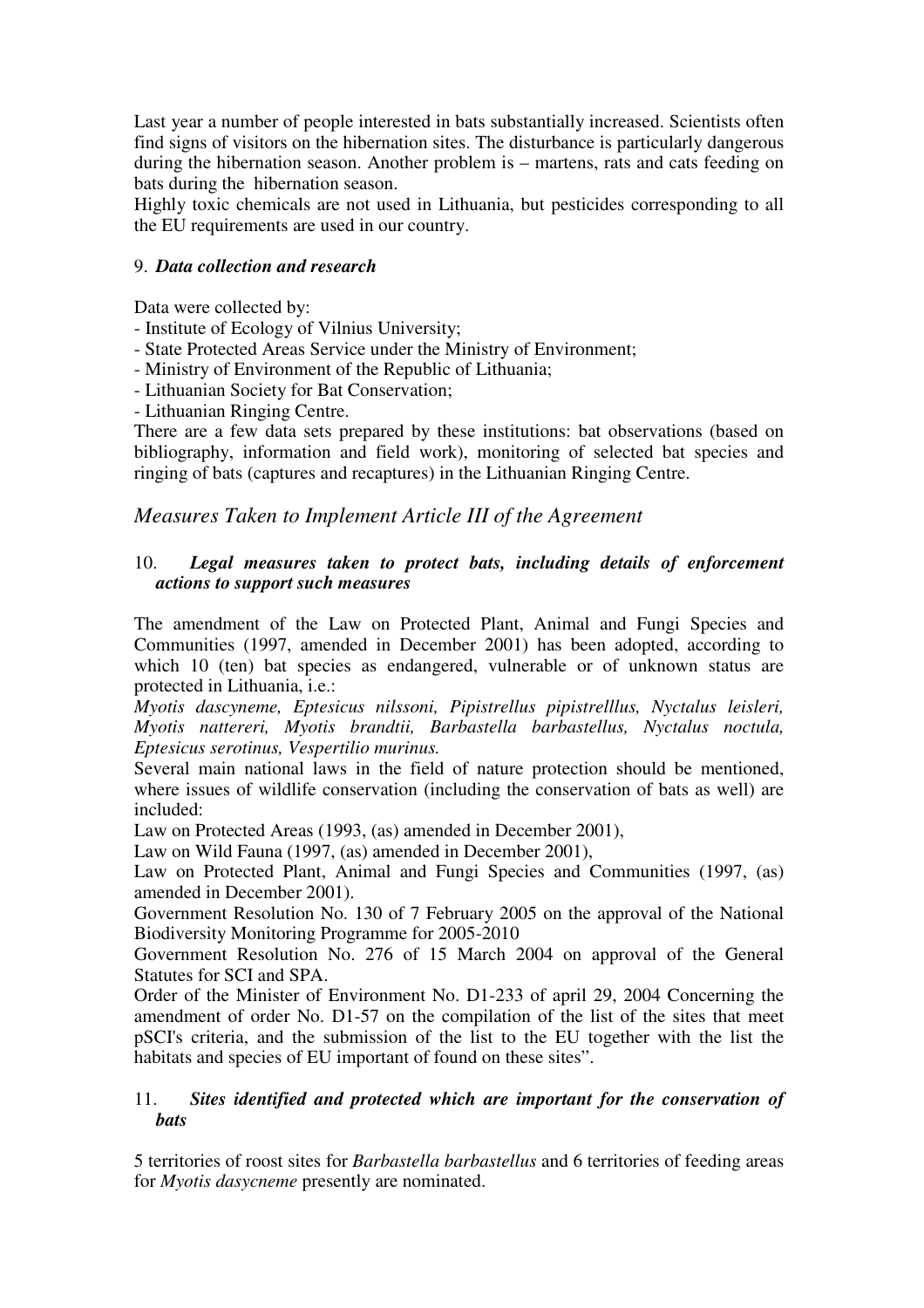# 12. *Consideration given to habitats which are important to bats*

The situation is similar as it was reported last year*.* A lot of the known roosts and habitats important to bats in Lithuania are located in the protected areas - national or regional Parks, reserves, NATURA 2000 sites, etc. It is hoped that bats will benefit from the general and individual rules applied for protected habitats in these areas.

# 13. *Activities to promote the awareness of the importance of the conservation of bats*

Bat night events have been organized in Pavilniai Regional Park and Rambynas Regional Park. The event took place in Rambynas Regional Park at the end of August. This event started with an introductory lecture presented by P.H.C. Lina. This lecture was about bats diversity, biology and conservation. Bats were registered by detectors in the evening tour.

Two workshops were organized under the Project "Conservation of Bats in Vilnius district" in Pavilniai Regional Park in January and February 2005.

Leaflets, postcards, posters of bats have been produced under the Project "Conservation of Bats in Vilnius district".

Several articles on bat items were published in magazines and newspapers, there were some programmes on TV last year.

Society for Lithuanian Bat Survive was established in December 2004.

# 14. *Responsible bodies, in accordance with Article III.5 of the Agreement, nominated for the provision of advice on bat conservation and management*

The Competent Authority is Nature Protection Department of the Lithuanian Ministry of Environment.

Scientific Authorities are the Lithuanian Society for Bat Conservation and the Institute of Ecology of Vilnius University.

# 15. *Additional action undertaken to safeguard populations of bats*

A very important bat hibernation site was improved last year. This site has been proposed to include in NATURE 2000. The activities carried out under the Project "Conservation of Bats in Vilnius district" following the instructions of bat experts, included the management.

# 16. *Recent and ongoing programs (including research) relating to the conservation and management of bats*

The Project "Arrangement of the former military base in Plokštinė for bats protection and cognitive tourism"was finished in 2004. The project implemented the practical measures of effective protection (in respect) of the internationally endangered bat species.

D.H. Pauža, N. Paužienė, G. Sidabrienė Bats The hardback Bats is designed for the general use and popularly delineates the conservation and biology of 17 bat species that have been identified or are presumably distributed in Lithuania.

The Project "Conservation of Bats in Vilnius district" was finished in March 2005.

Peter H.C. Lina, K. Baranauskas, N. Vėlavičienė, D. Makavičius "Recommendation for Bat Researches Regarding Possible Rabies Risk" Acta Zoologica Lithuanica.